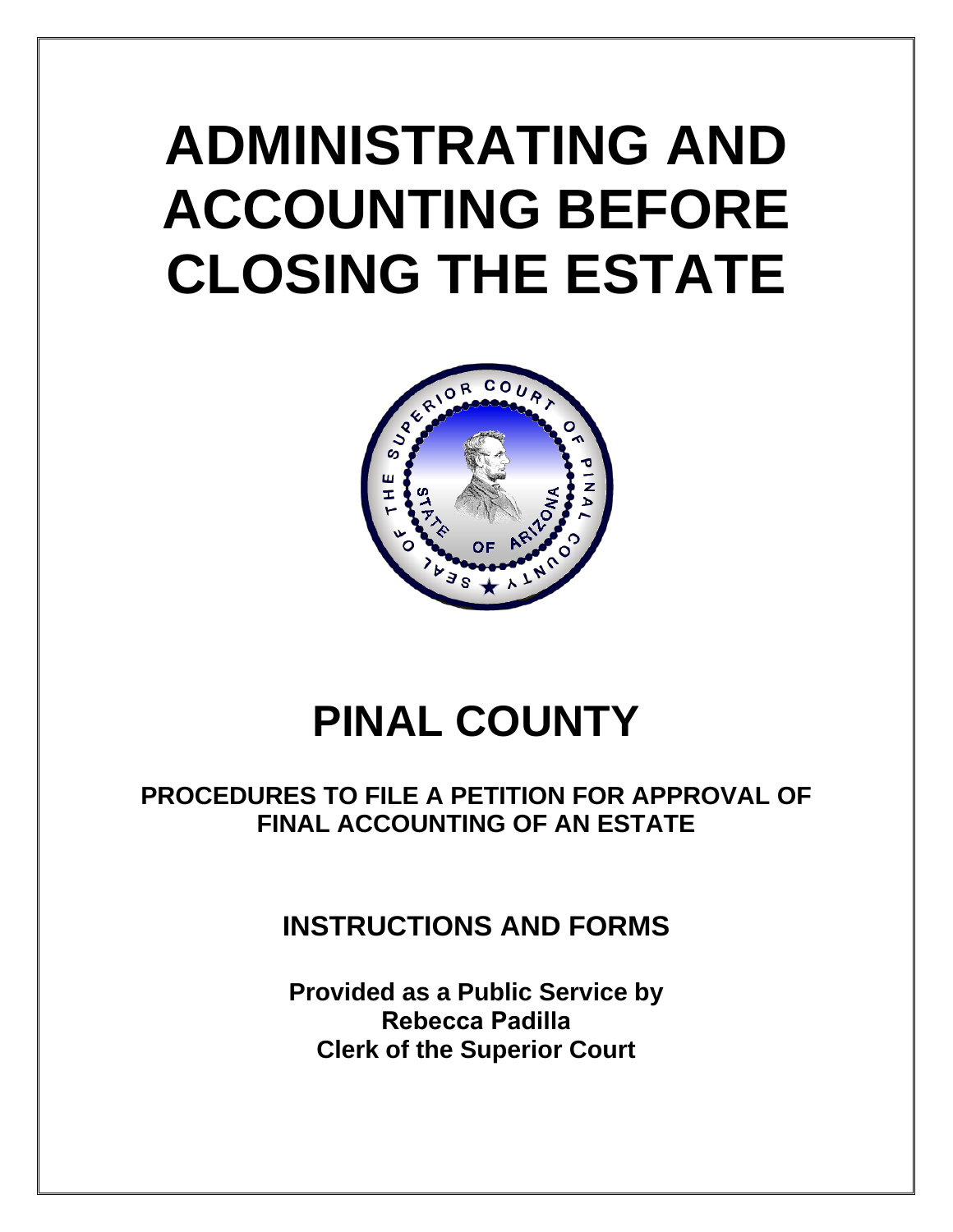## **APPOINTMENT OF PERSONAL REPRESENTATIVE AND ADMISSION OF WILL (if applicable)**

#### **CHECKLIST**

**USE THE FORMS AND INSTRUCTIONS in this packet only if the following factors apply to your situation:** 

√ **You have been appointed Personal Representative of the estate of a person that died.**

**AND** 

√ **The person had a Will or did not have a Will.**

#### **AND**

√ **You want to transfer property (you must use this packet to transfer any real property).**

#### **AND/OR**

√ **File the final accounting of the Estate of the person who died because you are ready to close the Estate (you do not need to file a final accounting unless you want to do a formal closing which means you want the court to review your accounting, or there are some accounting issues that you want the court to resolve).**

**READ ME: It is very important for you to know that when you sign a court document, you may be helping or hurting your court case. Before you sign any court document, or get involved with a court case, it is important that you see a lawyer to make sure you are doing the right thing.**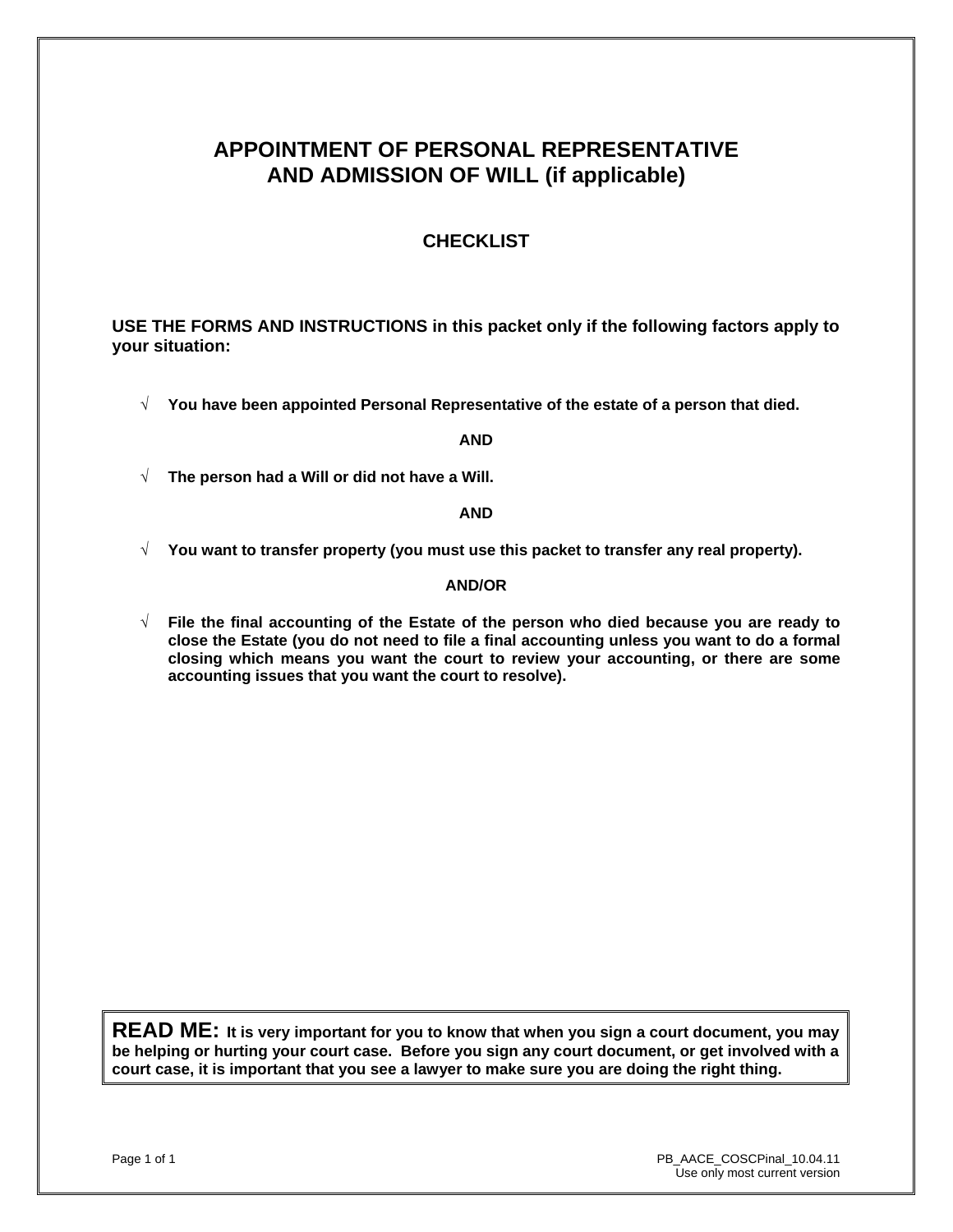## **PROCEDURES**

#### **WHEN AND HOW TO FILE PETITION FOR APPROVAL OF FINAL ACCOUNTING**

- **A. WHEN TO FILE THE PETITION FOR APPROVAL OF FINAL ACCOUNTING, DEED OF DISTRIBUTION and/or FEES.** Follow the instructions below to find out what forms you need to fill out and how often you must fill out the forms. Use only black ink. Keep forms neat and clean.
- **√ Petition for Approval of Accounting:** At the end of the case, prior to closing the case, you **may** file a Petition to ask the court to approve how the estate was managed. You are not required to file a Petition for Approval of Accounting, but you can file this Petition if you want the court to do a formal closing, or if you have some accounting or distributions issues that you want the court to resolve. To help you complete the Petition, you should read and follow the ACCOUNTING GUIDELINES in the instructions.
- **√ Deed of Distribution:** The Deed of Distribution **must** be used to transfer any real estate/real property. After all claims have been settled and you are ready to transfer the property to someone, you need to fill out the Deed of Distribution and mail a copy to all interested persons. File the original Deed with the Clerk of the Court/Probate Registrar, and obtain two certified copies--one for your file and one to record with the County Recorder.
- **√ Fee Statement:** If you or anyone else is charging fees to the estate, the Petition must also include a request for approval of the Fee Statement, and attach a copy of the Fee Statement.
- **B. HOW TO FILE THE PETITION FOR APPROVAL OF ACCOUNTING OR FEES.** Remember you do not have to file this document unless you want to see the judge regarding some accounting issues.
- **STEP 1 COMPLETE THE PETITION FOR APPROVAL OF ACCOUNTING AND/OR FEES:** Complete the Petition, the Accounting and the Account Summary. If you are claiming fees, you must also complete the Fee Statement.
- **STEP 2 COPIES:** Make copies of all of the documents: one set for you and one set for each of the interested parties.
- **STEP 3 FILE THE DOCUMENTS WITH THE COURT:** File the original with the Clerk of Superior Court. Bring the extra copies of the Petition, the Accounting, and the Fee statement (if applicable) for the Clerk to conform for you. A Deputy Clerk of the Court will keep the original for the Court file. The Deputy Clerk will return confirmed copies to you so that you may give them to other interested parties. You can also mail the documents to the Clerk at the following location:

#### **CLERK OF THE SUPERIOR COURT P.O. Box 2730 Florence, AZ 85132**

**Note:** At this point, Formal and Informal Probate cases differ. Formal Probate cases are assigned to a Judge and Informal Probate cases are assigned to the Probate Registrar.

**STEP 4 GIVE NOTICE OF THE "NON-APPEARANCE" HEARING TO EVERYONE ENTITLED TO NOTICE:** In a **Formal Probate**, after you receive the information about the date, time, and place of the "non-appearance" hearing, you must give notice to all interested persons. Be sure that you do this at least 14 days before the hearing. You do not need to give formal notice by personal service, but **you do need to mail or deliver the Notice**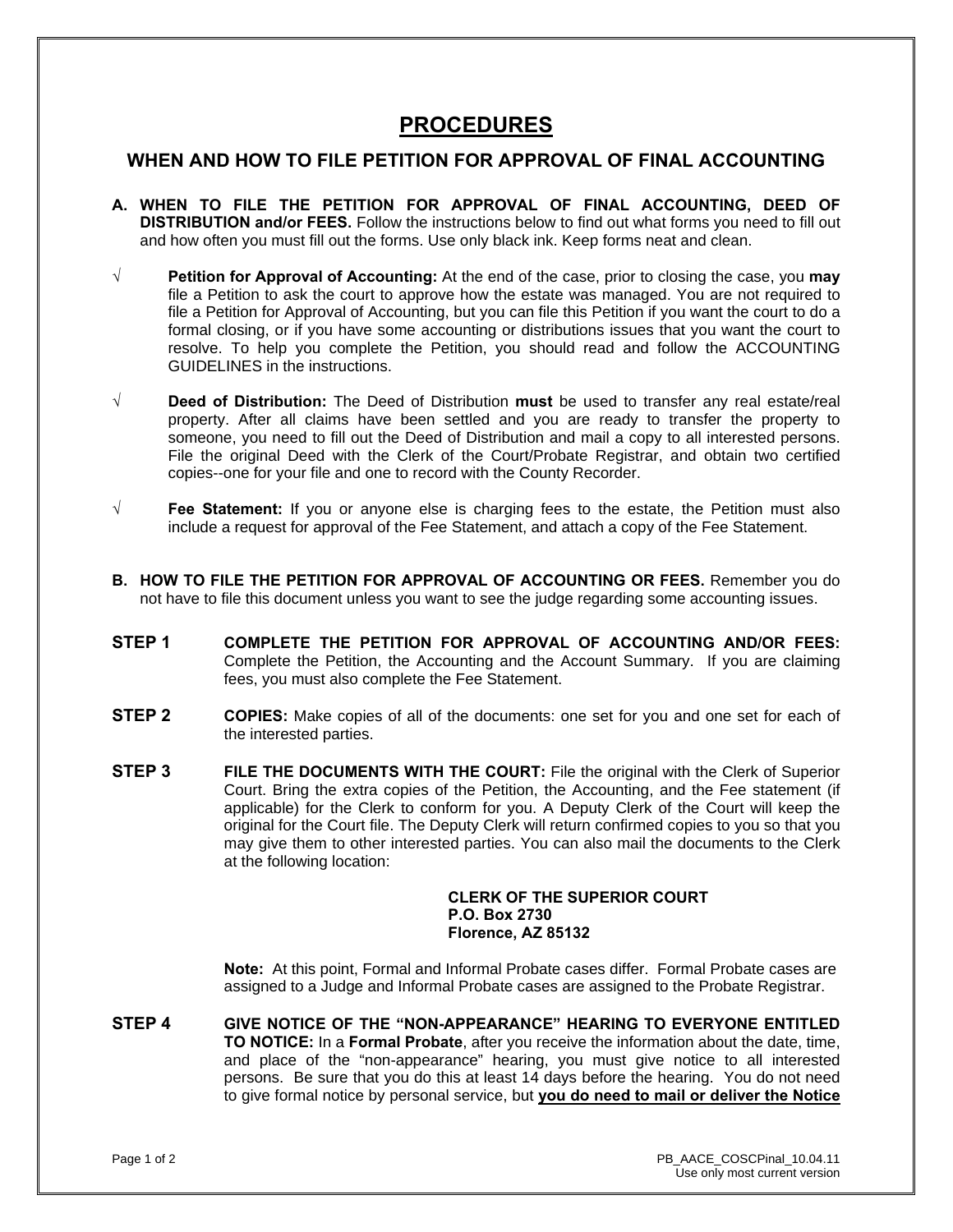**of Hearing and a copy of the Accounting to the other interested parties**. First class postage-prepaid mail is sufficient. Certified or Registered mail is an extra step you can take to prove that the person you want to have notice did get the notice.

**STEP 5 YOU DO NOT NEED TO COME TO THE "NON-APPEARANCE" HEARING.** The purpose of a "non-appearance" hearing is to give persons who object to the paperwork the opportunity to let the Judge know they have an objection. So, if someone shows up at the scheduled "non appearance hearing", the Court will reset the hearing for a new date, time and place. You will get notice of the new hearing date in the mail from the Court. If you receive a new hearing date, you must go to the hearing.

> **Court approval of the annual accounting and fees is required.** At or after the "nonappearance" hearing date, the Judge will decide whether to approve the petition, or ask you to give additional information. If the petition is not approved, be sure to follow the instructions on the court order you receive from the Judge.

> **In an Informal Probate,** the Registrar will review the petition and decide if it will be approved or if there is additional information needed.

**OTHER HELP:** If you still have questions about this procedure, you can ask a lawyer for legal advice. You can look up a lawyer in the telephone book under "attorneys".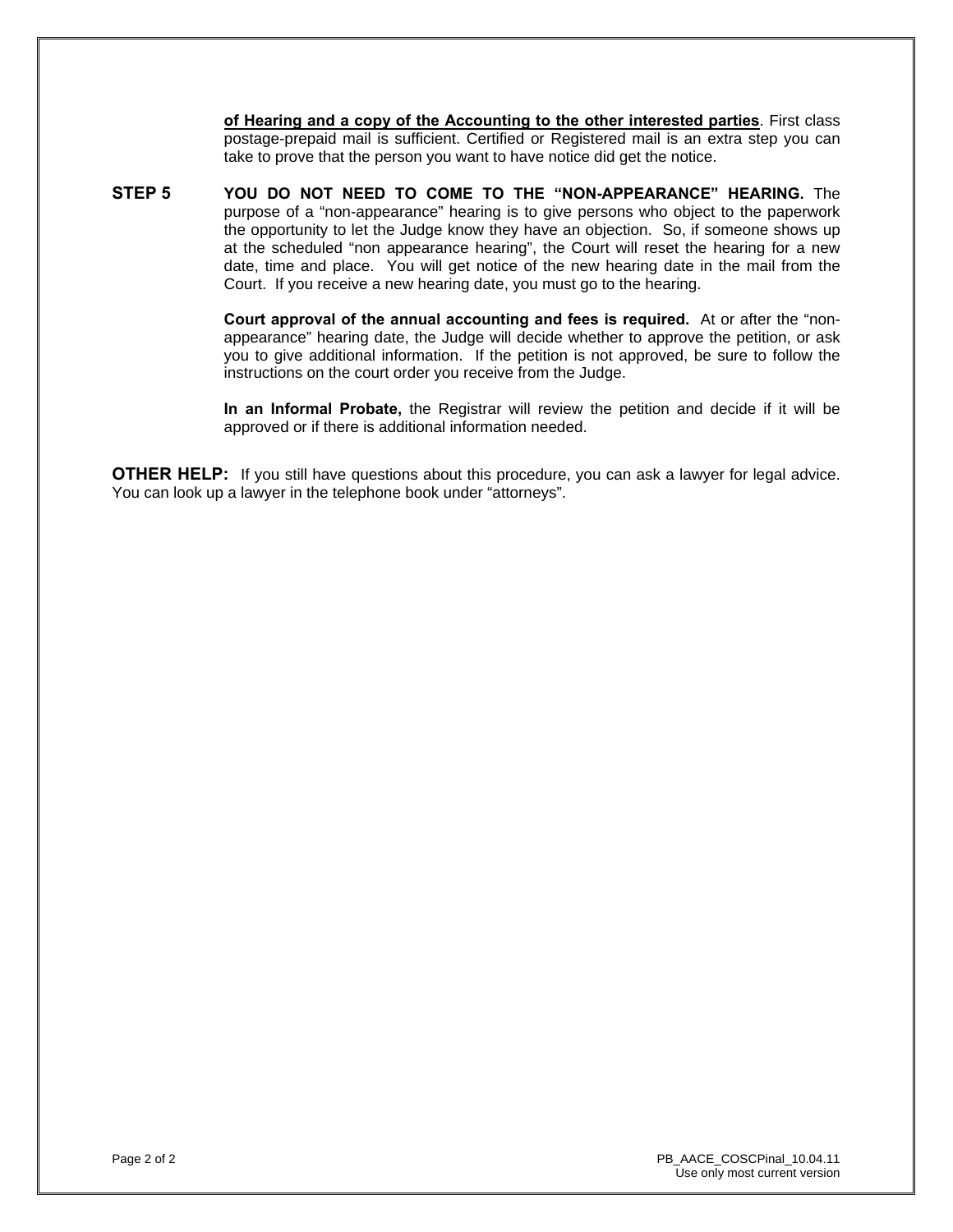## **INSTRUCTIONS**

#### **SIMPLIFIED ACCOUNTING GUIDELINES FOR PROBATE ACCOUNTS**

**READ ME.** These guidelines are to help non-accountants and non-lawyers complete the court paperwork. To use these Simplified Guidelines, you should have a copy of the Superior Court Form for Submission of Final Accounting. If you are not sure how to complete the court papers, contact an accountant or a lawyer for help.

**BACKGROUND INFORMATION.** The following information is to assist you in preparing an account of the estate for approval by the judge. The purpose of an account is to present financial information in a format that is meaningful to the interested parties. Persons who are not accountants and lawyers should understand the accounting. The information should be presented in a simple but complete format to help everyone understand the administration of the estate. Parties should easily be able to determine what came into the estate, what went out, and what is left in the estate at the end of the accounting period.

- **1. Time period:** Write in the dates for which this accounting was prepared (for example: March 1, 1995 to February 28, 1996).
- **2**. **Bond:** If this applies to your case, write in the current bond amount. Write in the amount the bond should be increased or decreased based on the amount that will cover the estate's unrestricted assets plus the unrestricted income for the next accounting period (generally one year).

#### **ACCOUNT SUMMARY: Use only black ink.**

**INSTRUCTIONS:** Complete lists A through F. Then, write the final amounts from each list on the Account Summary.

#### **LIST A: BEGINNING BALANCE:**

If this is the First Account, use the Inventory and Appraisement figure you submitted when you were appointed conservator. If this is the Second Account or any other account, use the same information you used as the ending balance for the previous Account. You can copy the ending balance from the previous account and write in *LIST A.* 

List the account numbers and institution for all bank accounts. List all assets with an adequate description so that the asset can be located and identified (addresses of properties, year, make, and model of vehicles, insurance company name and policy number, and so forth). List life insurance policies at cash value (or if a carrying value is used, then report the cash value in the Information Schedule on Investments).

Include with the beginning and ending assets, all information about any debts owed or liens on the assets, like a house or automobile. Include the following information about the debt or lien: the payee, the principal balance, interest rate, and the pay-off date. Be sure that if any assets are restricted you label them "restricted."

#### **AFTER YOU FINISH LIST A, PUT THE TOTAL AT THE BOTTOM OF THE PAGE ON LINE A OF PAGE 1.**

#### **LIST B: MONEY RECEIVED DURING THIS ACCOUNT PERIOD:**

Only list items that represent income to the estate during this account period. Itemize all money received by date of receipt, payer, description by type of receipt (interest income, dividends, social security, and so forth), and other details to identify the income source (such as account numbers), and amount. If you have a lot of receipts (more than two pages for List B), group some receipts together. For example, report the total interest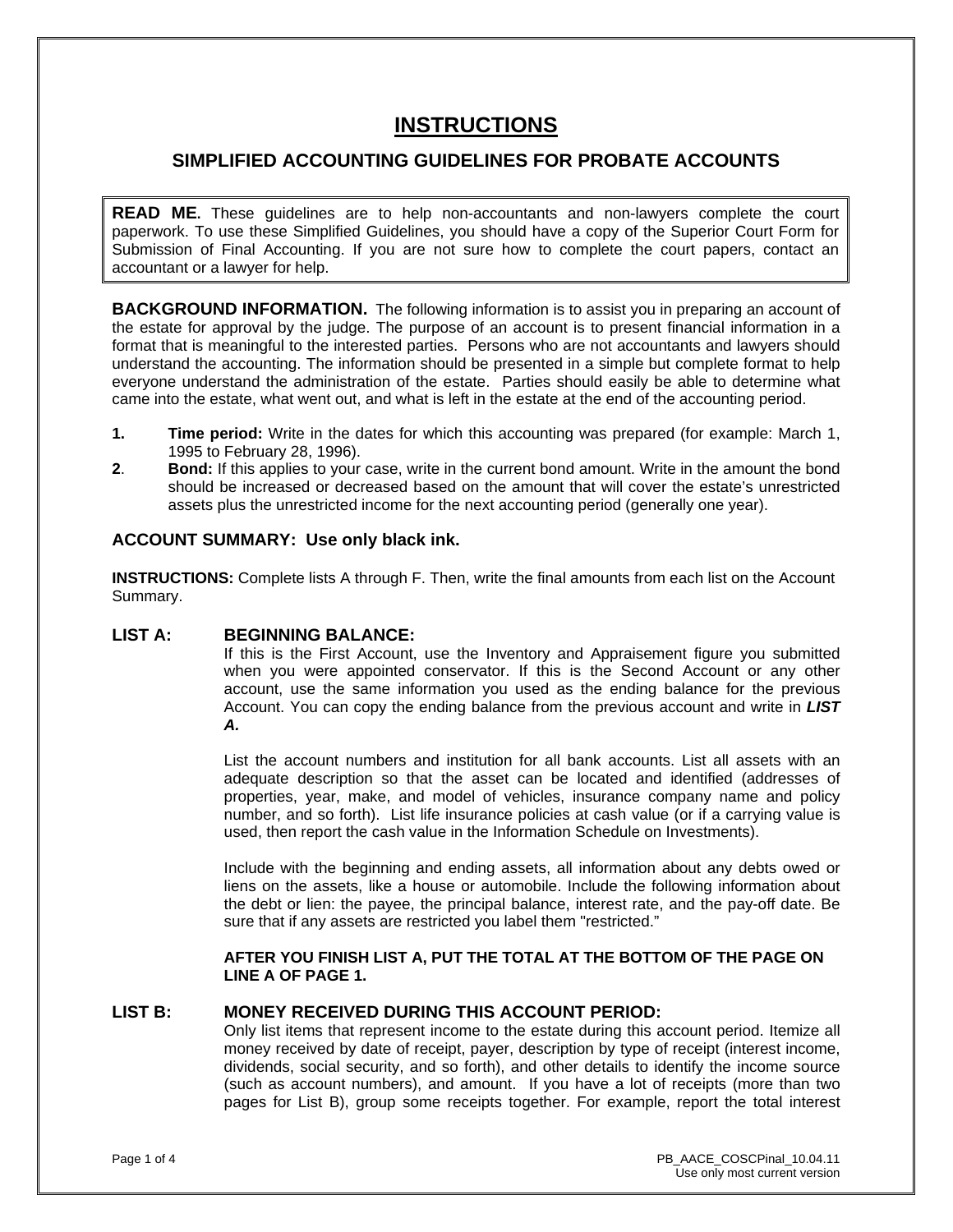earned from one particular account on one line. In addition, if you group the receipts together, you must keep a back-up schedule detailing the money received under each group and attach a copy of the back-up schedule to this form.

Do not include transfers of funds from one account to another within the same estate. Report transfers of funds on an additional paper. Report anytime you closed or opened an account, cashed in or purchased an insurance policy, or any other transfer of funds in which the original form of the asset is discontinued or a new asset is obtained.

**After you finish List B, put the total at the bottom of the page on line B of page 1.** 

#### **LIST C: SCHEDULE OF ALL GAINS DURING THIS ACCOUNT PERIOD:**

On List C put in the details of sales with gains. This includes the date of sale, purchaser (person sold to), description of what was sold, and the amount gained (sale price minus fees, and minus the value of the asset as reported in the previous Account or Inventory and Appraisement). If you sold an asset but had no gain and no loss, you must still report the transaction and list the gain as zero.

You should also list other increases to the estate on List C and add them to the total at the bottom of the page. Increases to the estate may include: assets you did not know about at the last accounting but now you do; assets that increased in value since the last accounting, such as investments or insurance, and so forth. You should only show increases or decreases in value of an asset if the value could be supported by documentation (such as a written appraisal, or when the market value is easily available, as for securities).

For most assets other than investments or insurance, it is not necessary to adjust the values of the assets. You do not need to obtain appraisals (or otherwise incur unnecessary expenses) to adjust an asset's value for an account. However, if you are aware of a significant change in value of an asset, you should mention it in a note at the bottom of List C.

Show marketable securities at the carrying value and the current value in a separate list on investments. The difference between these values is the adjustment. If you want to carry the investment at the carrying value (no adjustment made), you should still attach another list on investments showing the carrying values with the current market values (the same information needed for an adjustment). This is necessary to assess your investment performance and the appropriate bond level when you prefer not to adjust assets such as marketable securities to current market value.

**After you finish List C, put the total at the bottom of the page on line C of page 1.** 

#### **LIST D: MONEY SPENT (DISBURSEMENTS) DURING THIS ACCOUNT PERIOD:**

Now you need to list money you spent on behalf of the estate during the Account period. Only include items that are expenses of the estate. List the date, person you paid, purpose of expense, and amount. If the expense is unusual or appears questionable, you should provide additional information in a note attached to List D.

If you have many transactions to report (generally more than 4 pages), group them into categories. For example, all expenses for nursing care may be shown on one line. These categories must be specific. Categories such as "miscellaneous" and "cash" are not acceptable. Grouped expenses must also list purpose and payee. In addition, if you group the receipts together, you must keep a back-up schedule detailing the money received under each group and attach a copy of the back-up schedule to this form.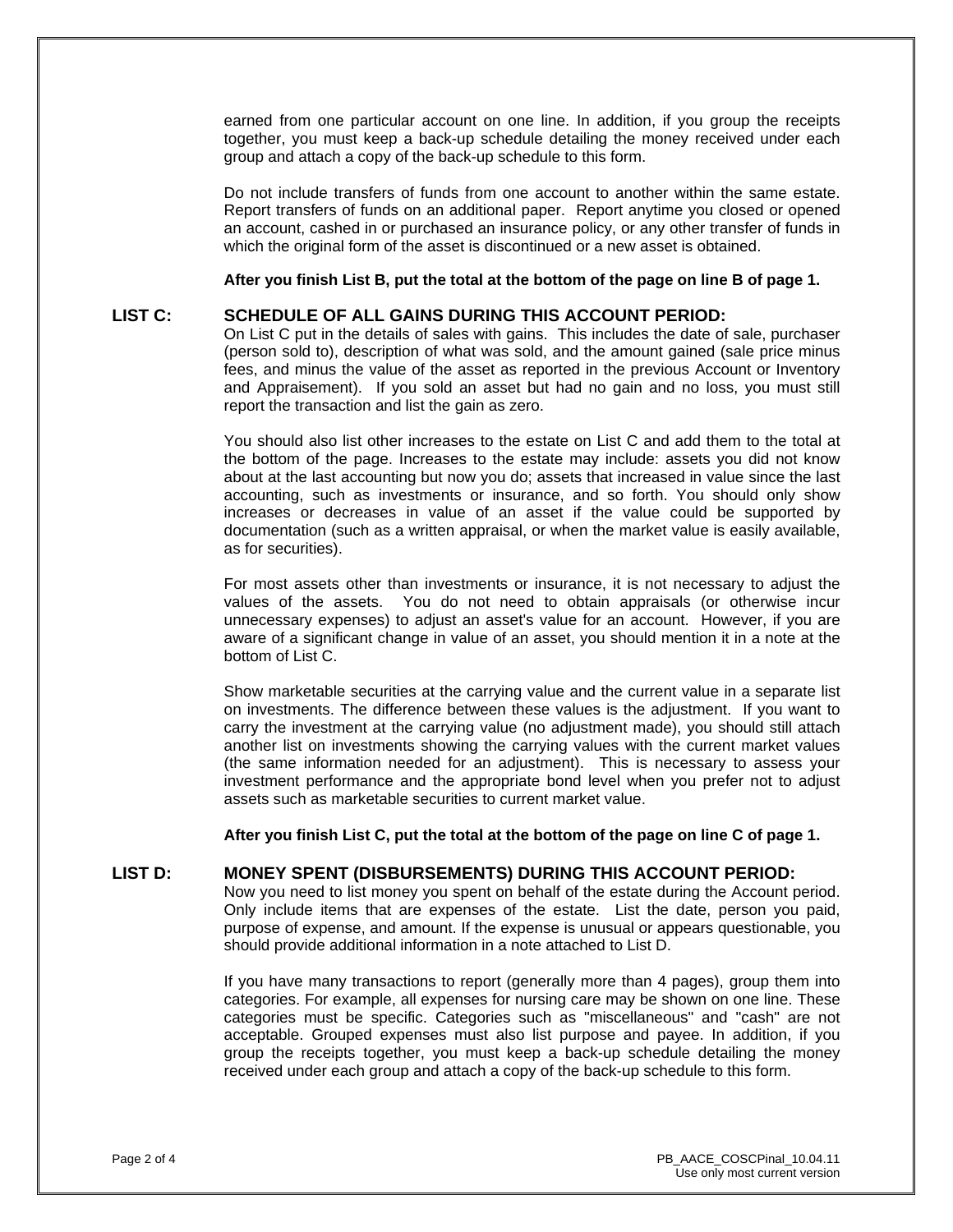Transfers of funds are not receipts or disbursements and should be reported on a paper attached to List B. A "purchase" for purposes of investment is a transfer of funds and not a disbursement.

Distributions of an estate in probate are also reported on List D. Describe each disbursement by date, payee, purpose, and amount.

**After you finish List D, put the total at the bottom of the page on line D of page 1.**

#### **LIST E: SCHEDULE OF LOSSES DURING THIS ACCOUNT PERIOD**:

List all losses and show the date, the purchaser, a description of the transaction, and the amount of loss. Loss means price minus fees and minus the carrying value of the asset (the value of the asset as you reported it in the previous Account or Inventory and Appraisement). If you sold an asset at neither a gain nor a loss, report the transaction and show a gain of zero in List C.

List other decreases to the estate. Decreases may include decreases in values of assets, loss of assets, and so forth. As with gains, you should only list a decrease in value if they are supported with documentation such as an appraisal, or are readily ascertainable, as with value of marketable securities. List all adjustments to the value of marketable securities with carrying value and current market value.

For most assets that are not investments you do not need to adjust the value, but you should disclose a significant loss in value in a note at the bottom of List E. For example you cannot take depreciation adjustments. If you are aware that the property is worth well below the carrying value, you should state your estimate of the current value on List E.

**After you finish List E, put the total at the bottom of the page on line E of page 1.** 

#### **LIST F: VALUE OF PROPERTY AT END OF ACCOUNTING PERIOD:**

List everything remaining in the estate at the end of the accounting period. This is the state of all assets after all the transactions of the Account have occurred.

List all assets that exist at the end of the account period. Be specific so that the assets can be identified and located (account numbers, banks, property addresses). As with List A, also include any debts owed or liens on the assets, like a house or automobile. Include the following information about the debt or lien: the payee, the principal balance, interest rate, and the pay-off date. Finally, label any restricted assets as "restricted."

#### **After you finish List F, put the total at the bottom of the page on line F of page 1.**

**GO BACK TO THE ACCOUNT SUMMARY:** Now that you have completed Lists A through F, check to be sure you filled in the blanks on the Account Summary as follows:

Enter the beginning balance of the account from the total at the bottom of List A;

Add the total money received during the account period from the total at the bottom of List B;

Add the gains on property from the total at the bottom of List C;

Subtract the money spent (disbursed) from the total at the bottom of List D;

Subtract the losses on property from the total at the bottom of List E;

The total should be the same as the total you entered at the bottom of List F.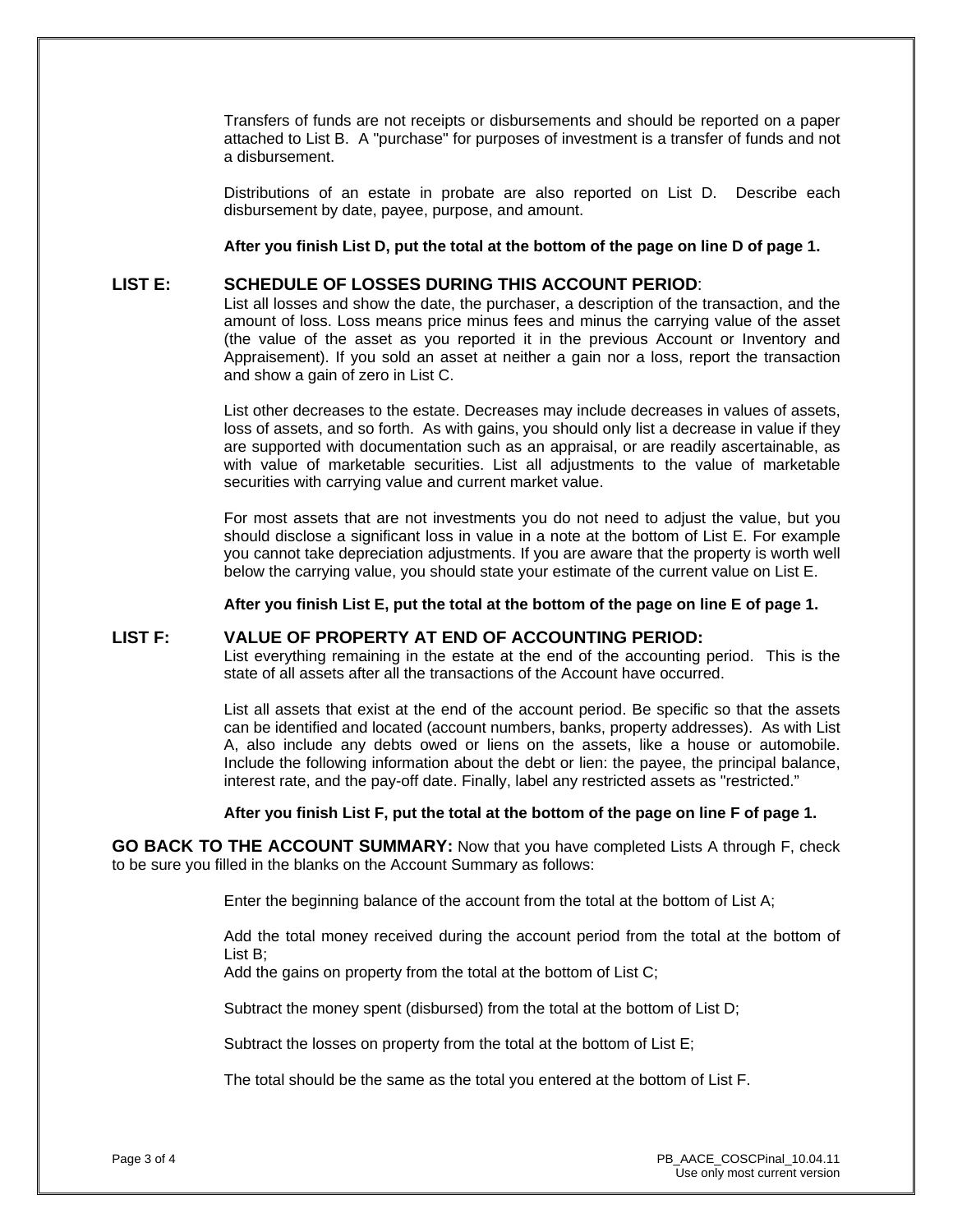#### **COMMON ERRORS:** These are common errors found in Accountings.

**Addition.** The total at the bottom of each list must be the same as the amount you put on the Account Summary, page 1. Double-check all the totals on your lists.

**An incorrect beginning balance.** The beginning balance must match the ending balance of the previous Account or Inventory. If the ending balance of the previous Account or the Inventory was wrong, use it anyway, and make corrections on List C for gains or List E for losses, and explain what you are doing.

**Value of assets on Lists A and F.** All valuable estate assets should be included on both lists.

**Social Security Income survivor benefits for minors.** Often, the proceeds of a settlement are properly reported but the conservator for the minor fails to report the Social Security benefits received. Report these benefits as receipts on List B, and report expenditures of these funds on List D.

**Omission of expenses on List D that were not paid by check.** Generally, you should not make cash withdrawals. You should use checks whenever possible to document the expenses. If you do pay for something other than by check, save all vouchers, receipts, statements, and other supporting documentation to prove the transaction, in case of questioning or audit. This includes bank charges and cash withdrawals.

 **Bond increase.** The bond should be set to cover the unrestricted assets plus the unrestricted income of one accounting period (generally one year). Often, the fiduciary fails to ask for a bond increase when the estate assets have increased from what they were the previous year.

**How to describe an expense.** "Reimbursement" is not an adequate description for a disbursement. You must state the purpose of the expense, not just that you were paid back. If an expense is incurred pursuant to a Court order, the description of the disbursement should say this, and the date of the Court order.

 **Unusual expenditures** with no explanation will be questioned. If there has been an unusual expenditure and/or a substantial change in the expenditures when compared to a prior account, you should provide a written explanation along with the Account.

**Payments to credit cards** and other similar disbursements may be questioned. You should state whether the expenditure was made on existing charges before you took over this administration. If you are using credit, you must report the expenditures made on credit in detail. The court might require you to submit credit card statements for the accounting period and/or from the time you were appointed.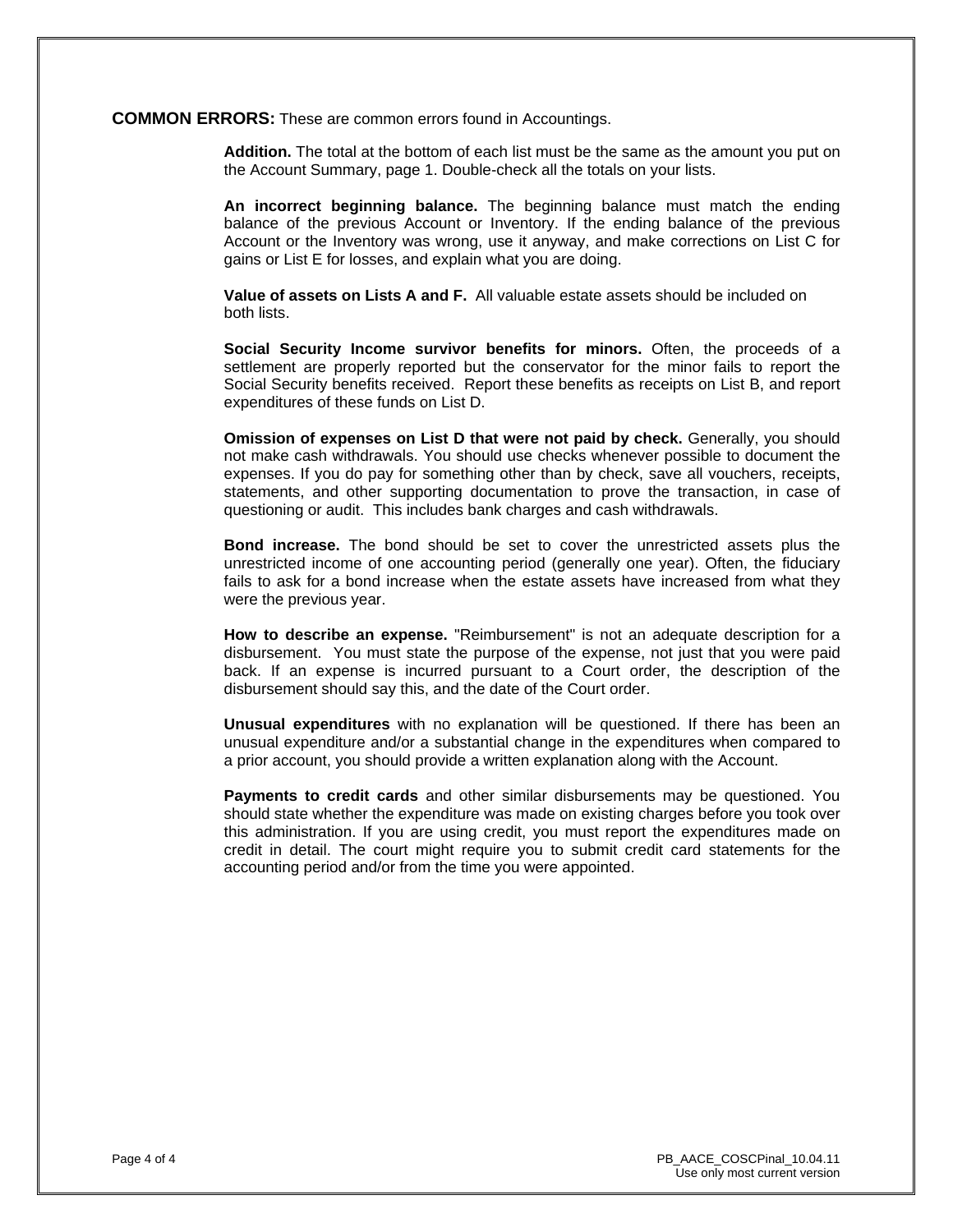| Name of Person Filing:                                             |                            |
|--------------------------------------------------------------------|----------------------------|
| <b>Street Address:</b>                                             |                            |
| City, State, Zip Code:                                             |                            |
| <b>Telephone Number:</b>                                           |                            |
| <b>Email Address:</b>                                              |                            |
| <b>ATLAS Number (if applicable)</b>                                |                            |
| $\Box$ Representing Self (No Attorney)<br>If Attorney, Bar Number: | or Represented by Attorney |

In the Matter of the Estate of **CASE NUMBER: PB2** 

**INSTRUMENT OR DEED OF DISTRIBUTION** 

□ an Adult □ a Minor (deceased)

I was appointed Personal Representative of the Estate in this case on (date) to distribute the property of the Estate as required by Title 14 of the Arizona Revised Statutes. I hereby assign, transfer and release all right, title and interest to the following property to the following person(s):

#### **1. PERSONS TO WHOM PROPERTY FROM THE ESTATE WAS GIVEN and DESCRIPTION OF PROPERTY: Name Address Property Description**

2. **MONEY STILL OWED ON PROPERTY.** Distribution of the property is subject to the following liability: (If this applies to your case, describe the property, the amount of money still owed on the property, why the property has not been paid for before or in connection with distribution and the closing of the estate, and arrangements that have been made to accommodate outstanding liability; otherwise, write "none")

| <b>Property Description:</b> |  |
|------------------------------|--|
| Money Owed on Property:      |  |
| Reasons Money Owed:          |  |
| Arrangements to Pay:         |  |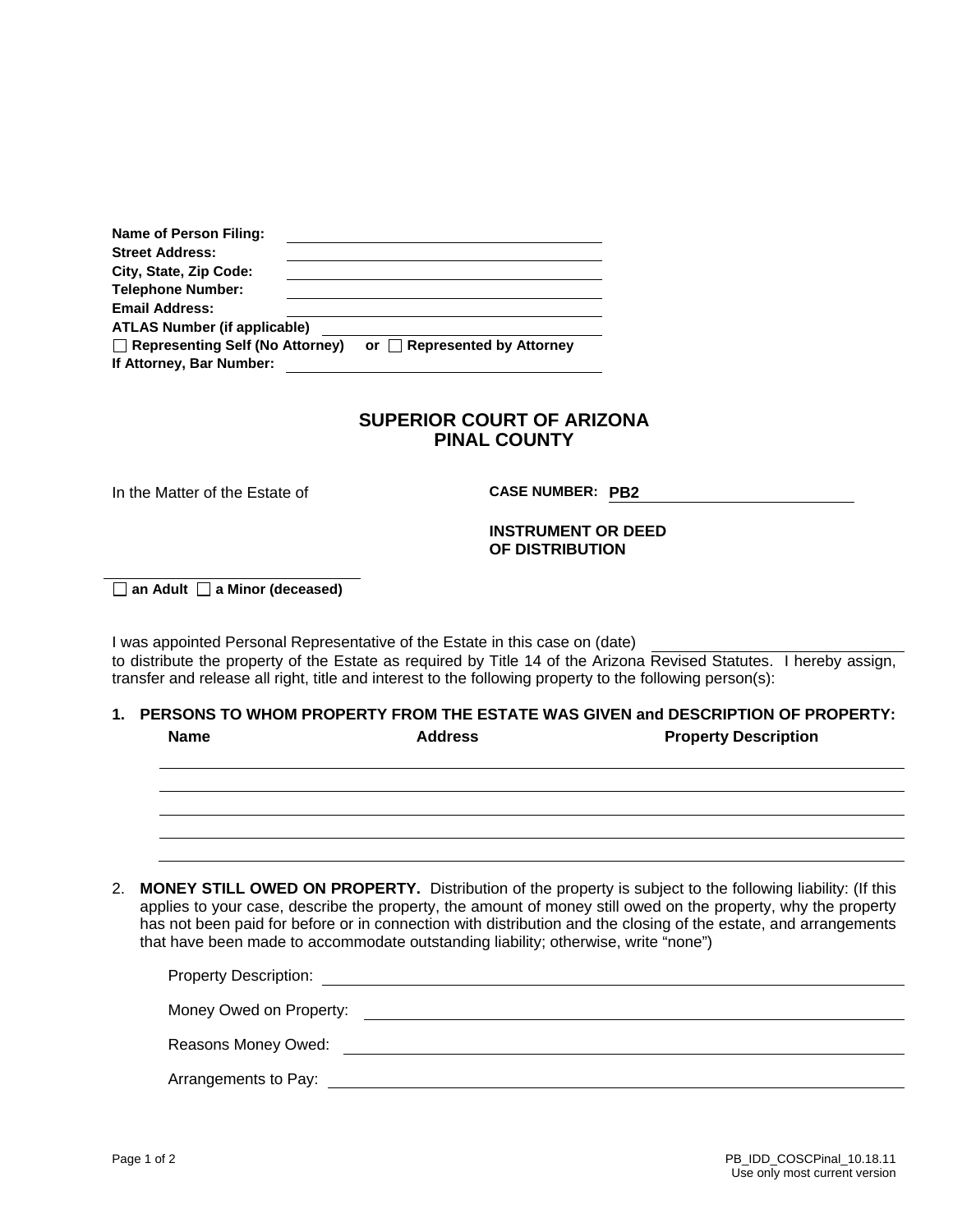| Money Owed on Property: <u>example and control of the set of the set of the set of the set of the set of the set of the set of the set of the set of the set of the set of the set of the set of the set of the set of the set o</u> |
|--------------------------------------------------------------------------------------------------------------------------------------------------------------------------------------------------------------------------------------|
|                                                                                                                                                                                                                                      |
| Arrangements to Pay: <u>contract the contract of the contract of the contract of the contract of the contract of the contract of the contract of the contract of the contract of the contract of the contract of the contract of</u> |
|                                                                                                                                                                                                                                      |
| Property Description: <u>contract the contract of the contract of the contract of the contract of the contract of the contract of the contract of the contract of the contract of the contract of the contract of the contract o</u> |
| Money Owed on Property: <u>contract the contract of the contract of the contract of the contract of the contract of the contract of the contract of the contract of the contract of the contract of the contract of the contract</u> |
|                                                                                                                                                                                                                                      |
| Arrangements to Pay: <u>contract the contract of the contract of the contract of the contract of the contract of the contract of the contract of the contract of the contract of the contract of the contract of the contract of</u> |
|                                                                                                                                                                                                                                      |
|                                                                                                                                                                                                                                      |
|                                                                                                                                                                                                                                      |
|                                                                                                                                                                                                                                      |
| Arrangements to Pay: <u>contract and a series of the series of the series of the series of the series of the series of the series of the series of the series of the series of the series of the series of the series of the ser</u> |
|                                                                                                                                                                                                                                      |
|                                                                                                                                                                                                                                      |
| Money Owed on Property: <u>example and the contract of the set of the set of the set of the set of the set of the set of the set of the set of the set of the set of the set of the set of the set of the set of the set of the </u> |
|                                                                                                                                                                                                                                      |
| Arrangements to Pay: <u>contract the contract of the set of the set of the set of the set of the set of the set of the set of the set of the set of the set of the set of the set of the set of the set of the set of the set of</u> |
|                                                                                                                                                                                                                                      |

**(Signature)**

**STATE OF ARIZONA ) PINAL COUNTY ) ss. SUBSCRIBED AND SWORN TO** before me this day of <u> 1980 - Johann Barbara, martin da basar a shekara 1980 - An tsara 1980 - An tsara 1980 - An tsara 1980 - An tsa</u> By

My Commission Expires: **(Deputy Clerk/Notary Public)**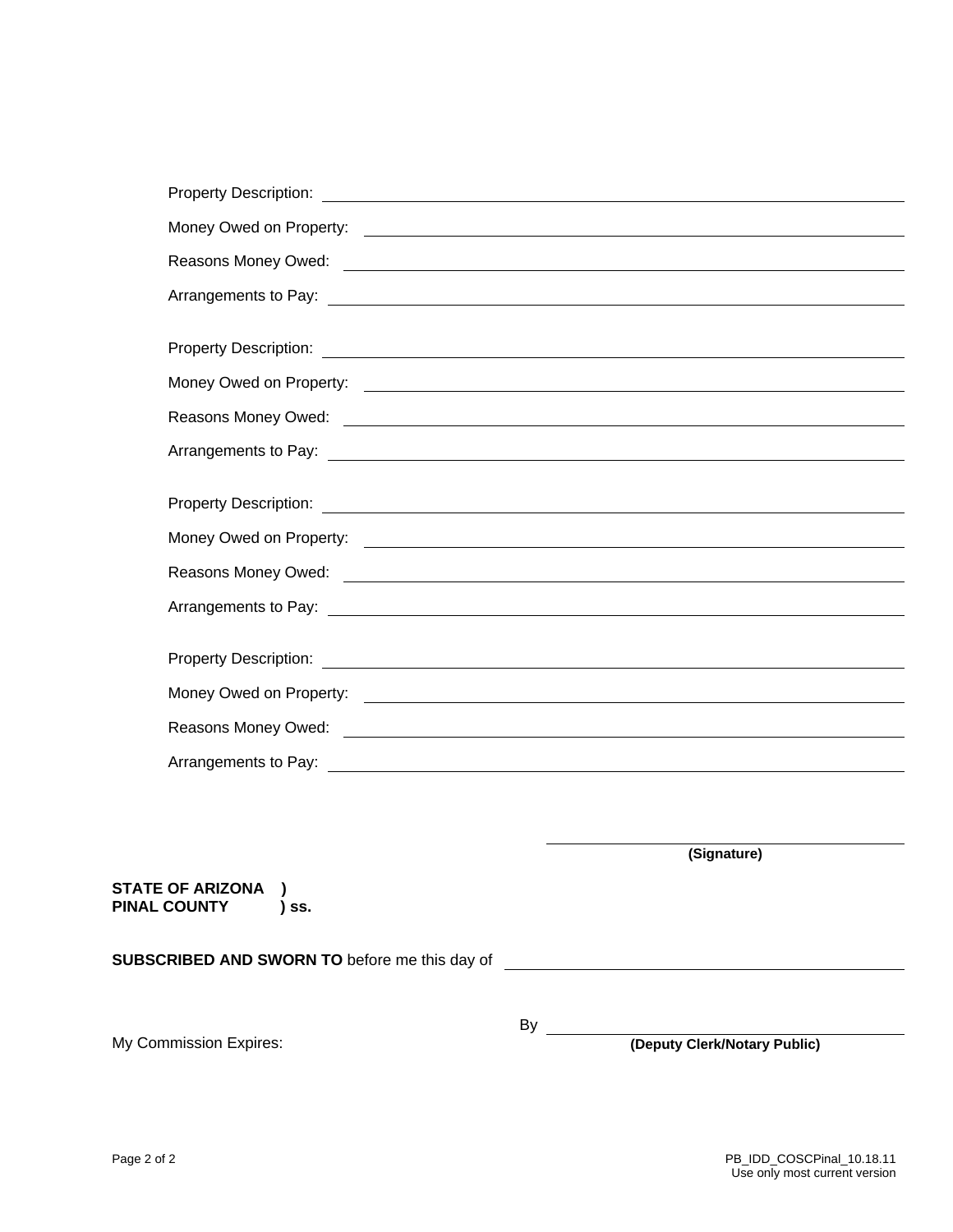| or Represented by Attorney |
|----------------------------|
|                            |
|                            |

In the Matter of the Estate of **CASE NUMBER: PB** 

#### **PETITION FOR APPROVAL OF FINAL ACCOUNTING**

□ an Adult □ a Minor (deceased)

**STATE OF ARIZONA ) COUNTY OF PINAL ) ss.** 

#### **THE PETITIONER STATES UNDER OATH AS FOLLOWS:**

**INSTRUCTIONS: For approval of accounting, put a check mark in boxes 1, 2 and complete number 1:**

**1.**  $\Box$  This is the final accounting for this estate, and this accounting covers the period from

(date) to (date).

**2.**  $\Box$  Attached is a correct statement of all financial dealings I had as Personal Representative of the Estate. The summary of all financial transactions are fully described, itemized, and summarized on the attached pages. I request that the Court enter an order approving this final accounting (Be sure to attach the accounting).

**(Signature)**

**SUBSCRIBED AND SWORN TO** before me this day of

By

My Commission Expires: **(Deputy Clerk/Notary Public)**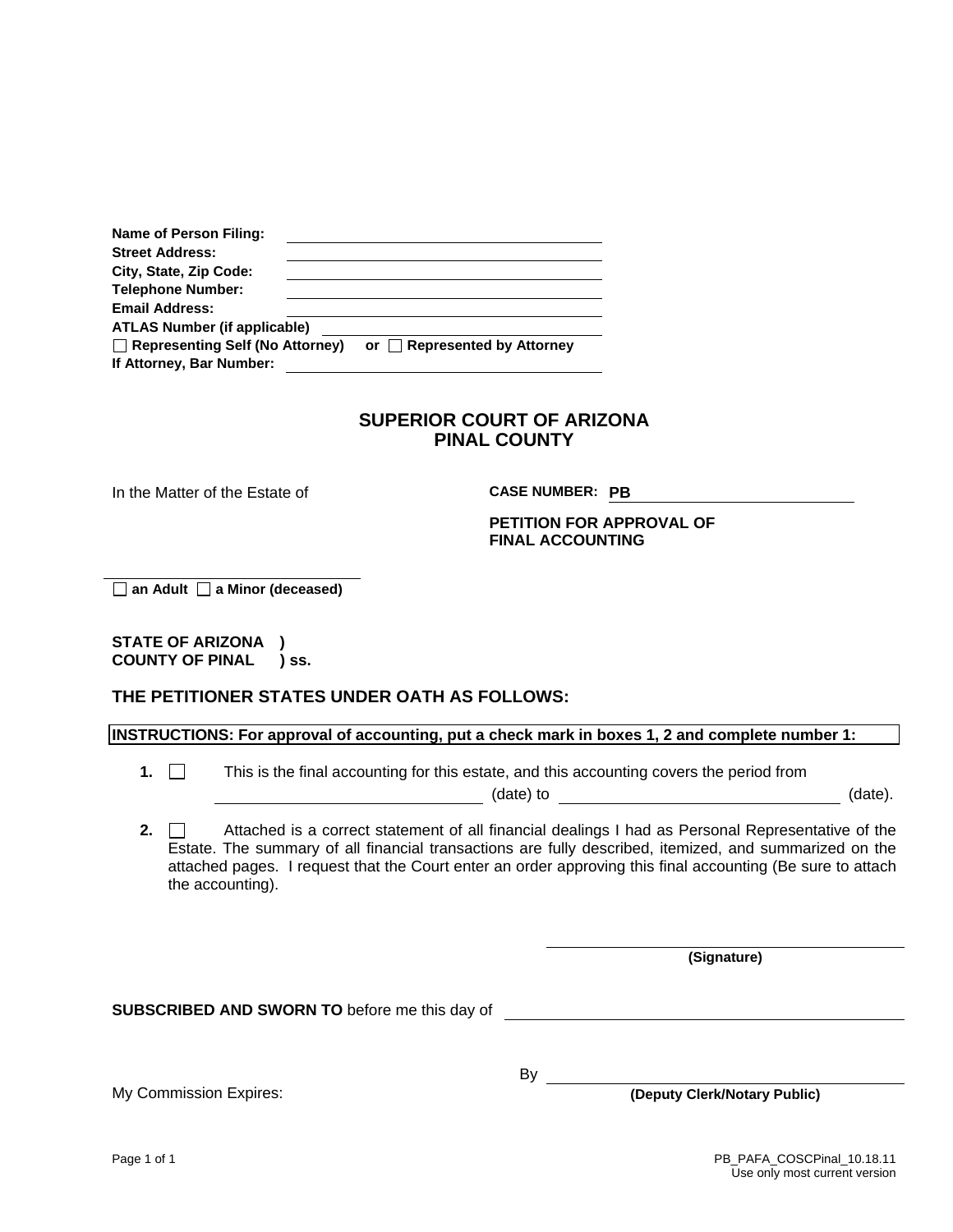### **FORM FOR SUBMISSION OF FINAL ACCOUNTING OF INFORMAL PROBATES**

**PB: TODAY'S DATE:** 

**INSTRUCTIONS.** This form is provided for you to summarize the financial transactions. Accounting Guidelines are also included in this packet to help you complete this form. Attach this form to the Petition for Approval of the Final Account.

|  | 1. This is the final accounting for this estate. This accounting covers the time period from |  |
|--|----------------------------------------------------------------------------------------------|--|
|  |                                                                                              |  |

(date) to  $($ date) to  $($ date).

2. The current amount of the bond is . It should be increased to \$ or decreased to \$ to cover the unrestricted assets plus the unrestricted income.

## **ACCOUNT SUMMARY**

**INSTRUCTIONS:** Complete Lists A-F first and then enter the total from each list on this summary.

- A. The beginning balance of the Decedent's
- B. **PLUS** the money I received during this period of time on behalf of the Decedent (Person who Died) from **LIST B**, page 3 **+** \$
- C. **PLUS** the gains on the value of property I sold or otherwise disposed of and other adjustments as itemized in **LIST C**, page 4 **+** \$
- D. **MINUS** the money I have spent during this time period as itemized in **LIST D**, page 5  $\degree$
- E. **MINUS** the losses on the value of property I sold or otherwise disposed of and other<br>reductions, as itemized in LIST E, page 6
- F. **EQUALS** the ending balance of the property of the Decedent as itemized in **LIST F**, page 7

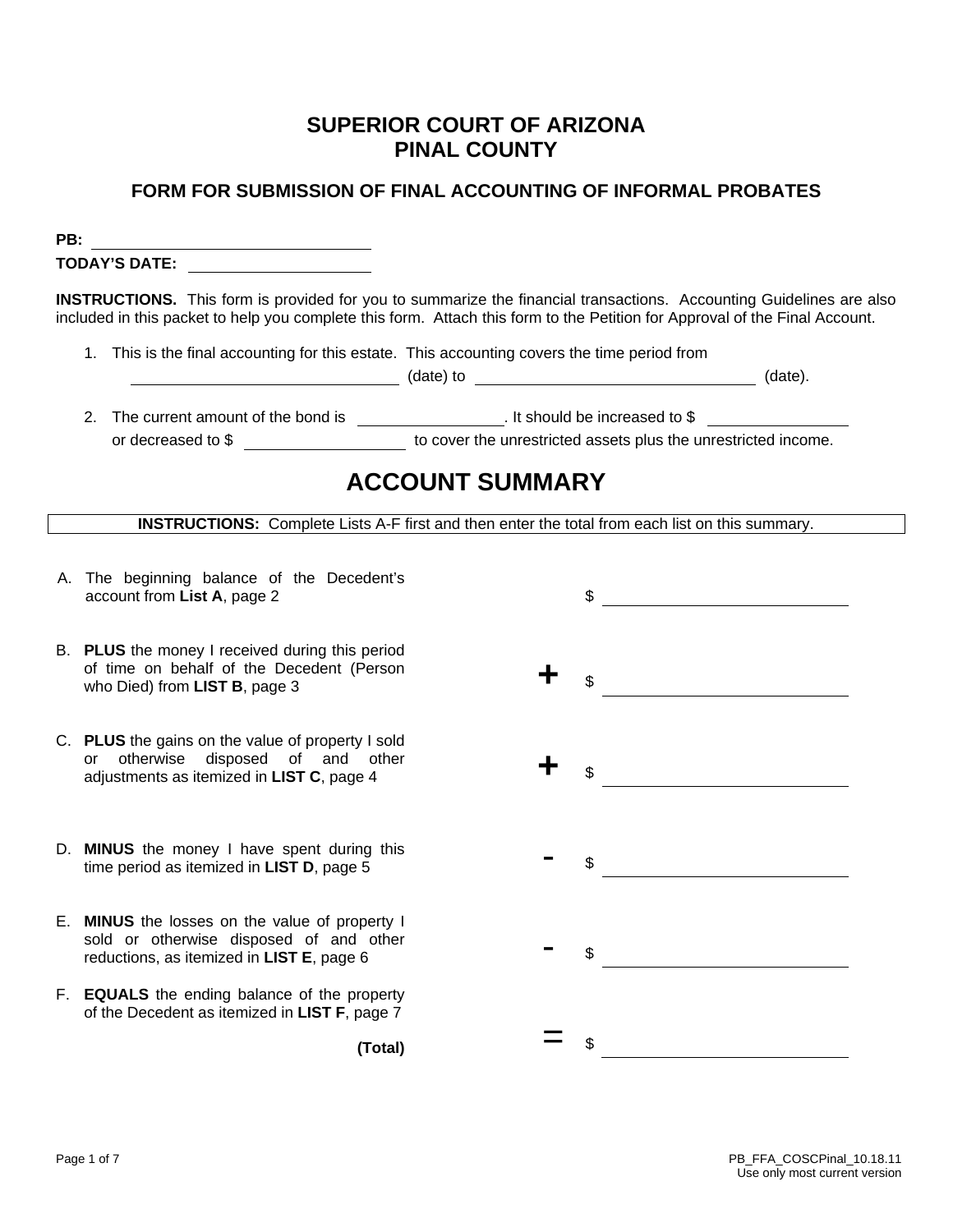## **LIST A - BEGINNING BALANCE**

**Itemization of assets of Decedent at the beginning of this account period**

(Add, as many sheets of paper as necessary to describe)

|                                                                                                                                                                                                                       | <b>Description</b> | <b>Value</b> |
|-----------------------------------------------------------------------------------------------------------------------------------------------------------------------------------------------------------------------|--------------------|--------------|
| List all checking accounts, savings<br>accounts, money market accounts:<br>(include name of bank, address,<br>account type, name account is under,<br>account number)                                                 |                    |              |
| List all stocks, bonds, mutual<br>funds: (include company name,<br>address, number of shares, value per<br>unit)                                                                                                      |                    |              |
| List all Life Insurance Policies:<br>(include company name, policy<br>number, cash value)                                                                                                                             |                    |              |
| List all personal property:<br>Automobiles:<br>(year, make, model)<br>Household property:<br>(total inventory value)<br>Art or jewelry:<br>(attach separate list and describe)<br>Other:<br>(itemize and assign value |                    |              |
| List all real property:                                                                                                                                                                                               |                    |              |
| TOTAL (ENTER AMOUNT HERE AND AT LINE A ON PAGE 1)<br>\$                                                                                                                                                               |                    |              |

**NOTE:** If the estate owes debts on any of the property listed above, then for each debt also indicate the payee, principal balance, interest rate, pay-off date.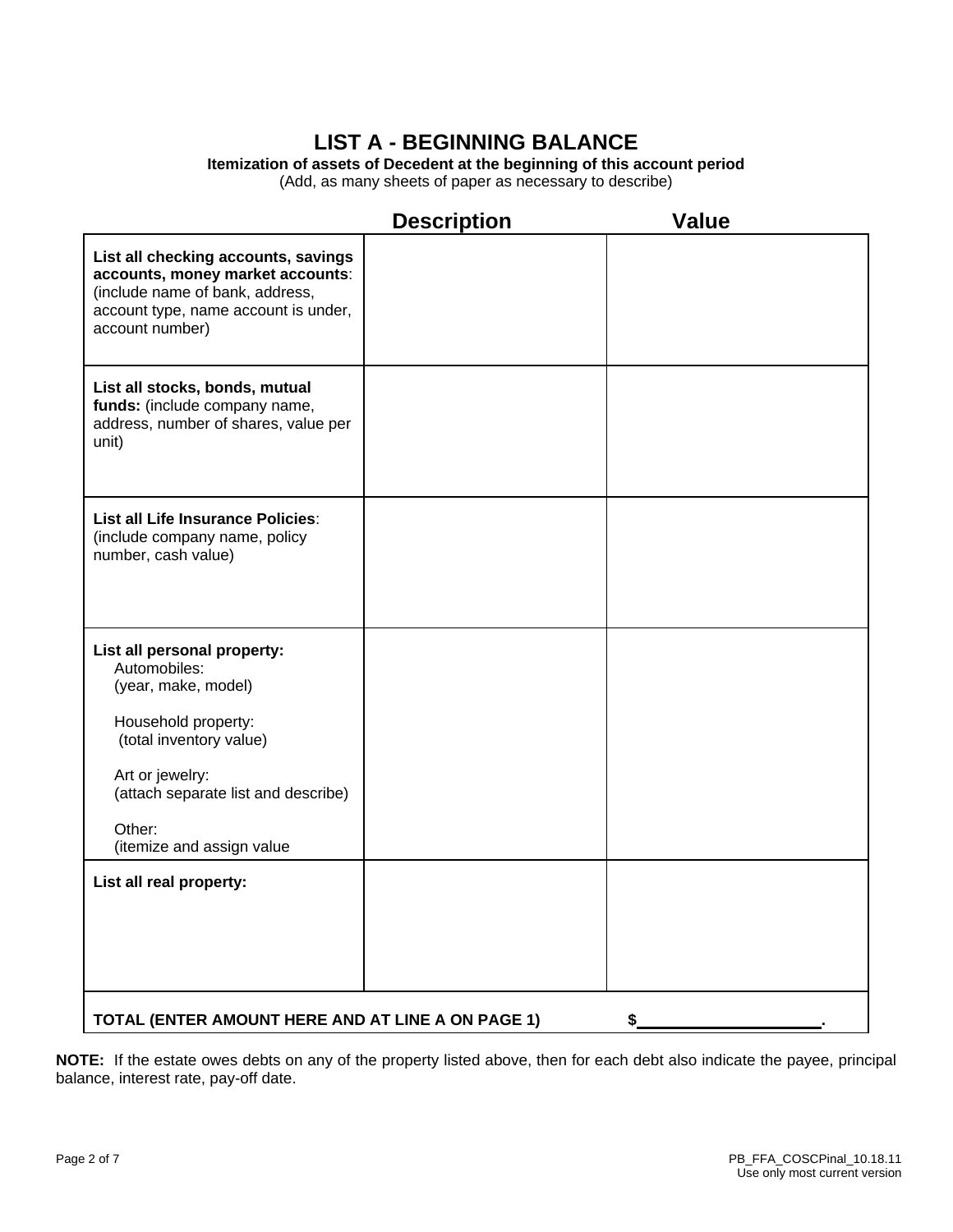## **LIST B - MONEY RECEIVED DURING THIS ACCOUNT PERIOD**

(Add, as many sheets of paper as necessary to describe)

| <b>DATE</b> | <b>PAYER</b>                                      | <b>DESCRIPTION</b> | <b>AMOUNT \$\$</b> |
|-------------|---------------------------------------------------|--------------------|--------------------|
|             |                                                   |                    |                    |
|             |                                                   |                    |                    |
|             |                                                   |                    |                    |
|             |                                                   |                    |                    |
|             |                                                   |                    |                    |
|             |                                                   |                    |                    |
|             |                                                   |                    |                    |
|             |                                                   |                    |                    |
|             |                                                   |                    |                    |
|             |                                                   |                    |                    |
|             |                                                   |                    |                    |
|             |                                                   |                    |                    |
|             |                                                   |                    |                    |
|             |                                                   |                    |                    |
|             |                                                   |                    |                    |
|             |                                                   |                    |                    |
|             |                                                   |                    |                    |
|             |                                                   |                    |                    |
|             |                                                   |                    |                    |
|             |                                                   |                    |                    |
|             |                                                   |                    |                    |
|             |                                                   |                    |                    |
|             |                                                   |                    |                    |
|             |                                                   |                    |                    |
|             |                                                   |                    |                    |
|             |                                                   |                    |                    |
|             |                                                   |                    |                    |
|             |                                                   |                    |                    |
|             |                                                   |                    |                    |
|             | TOTAL (ENTER AMOUNT HERE AND AT LINE B ON PAGE 1) | \$                 |                    |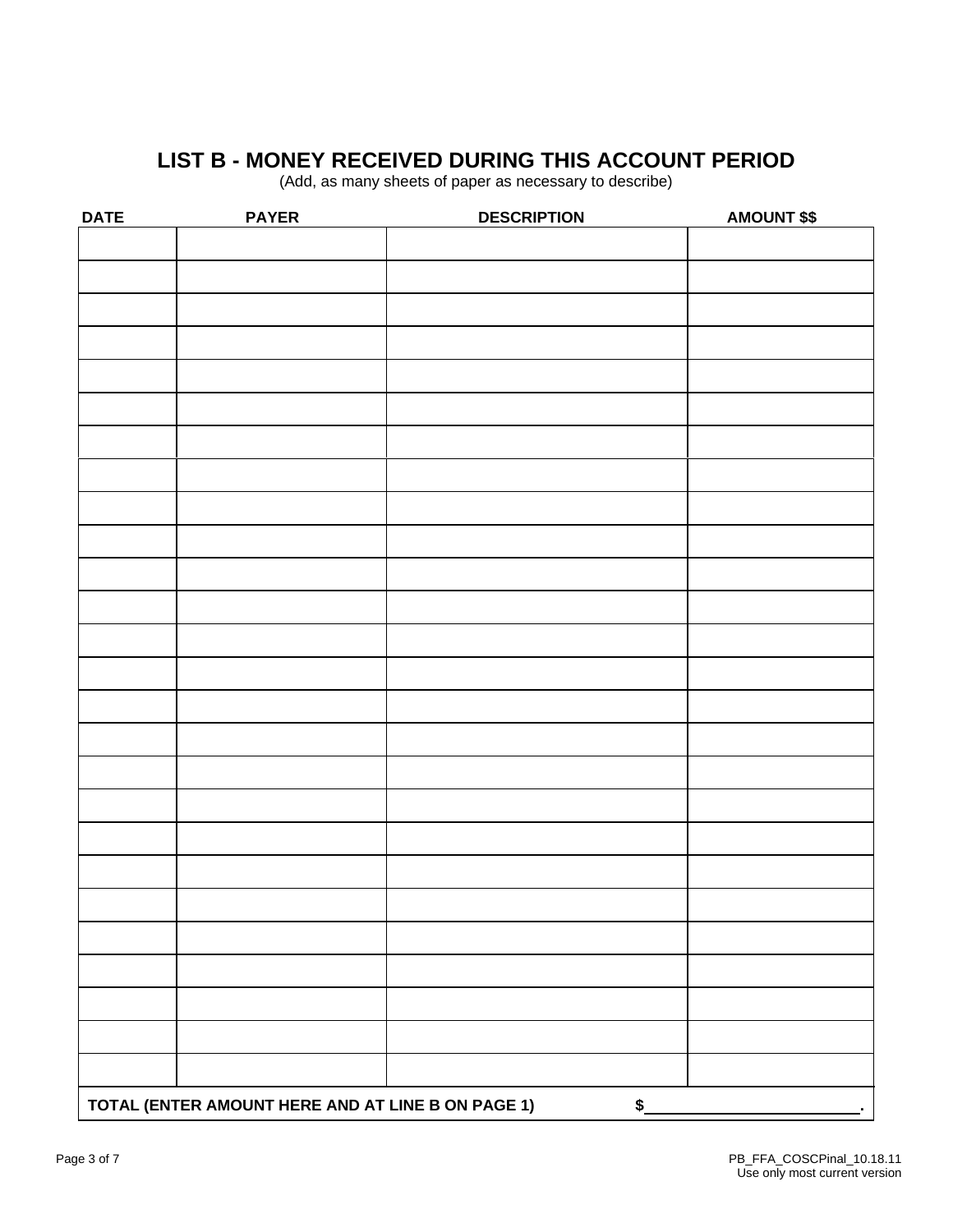## **LIST C - SCHEDULE OF GAINS**

**Property of the Decedent that was sold or otherwise disposed of during this account period and other adjustments.** 

(Add, as many sheets of paper as necessary to describe)

| <b>DATE</b>                                             | <b>PURCHASER</b> | <b>DESCRIPTION</b> | <b>AMT \$\$ GAINED</b> |
|---------------------------------------------------------|------------------|--------------------|------------------------|
|                                                         |                  |                    |                        |
|                                                         |                  |                    |                        |
|                                                         |                  |                    |                        |
|                                                         |                  |                    |                        |
|                                                         |                  |                    |                        |
|                                                         |                  |                    |                        |
|                                                         |                  |                    |                        |
|                                                         |                  |                    |                        |
|                                                         |                  |                    |                        |
|                                                         |                  |                    |                        |
|                                                         |                  |                    |                        |
|                                                         |                  |                    |                        |
|                                                         |                  |                    |                        |
|                                                         |                  |                    |                        |
|                                                         |                  |                    |                        |
|                                                         |                  |                    |                        |
|                                                         |                  |                    |                        |
|                                                         |                  |                    |                        |
|                                                         |                  |                    |                        |
|                                                         |                  |                    |                        |
|                                                         |                  |                    |                        |
|                                                         |                  |                    |                        |
|                                                         |                  |                    |                        |
|                                                         |                  |                    |                        |
|                                                         |                  |                    |                        |
|                                                         |                  |                    |                        |
| TOTAL (ENTER AMOUNT HERE AND AT LINE C ON PAGE 1)<br>\$ |                  |                    |                        |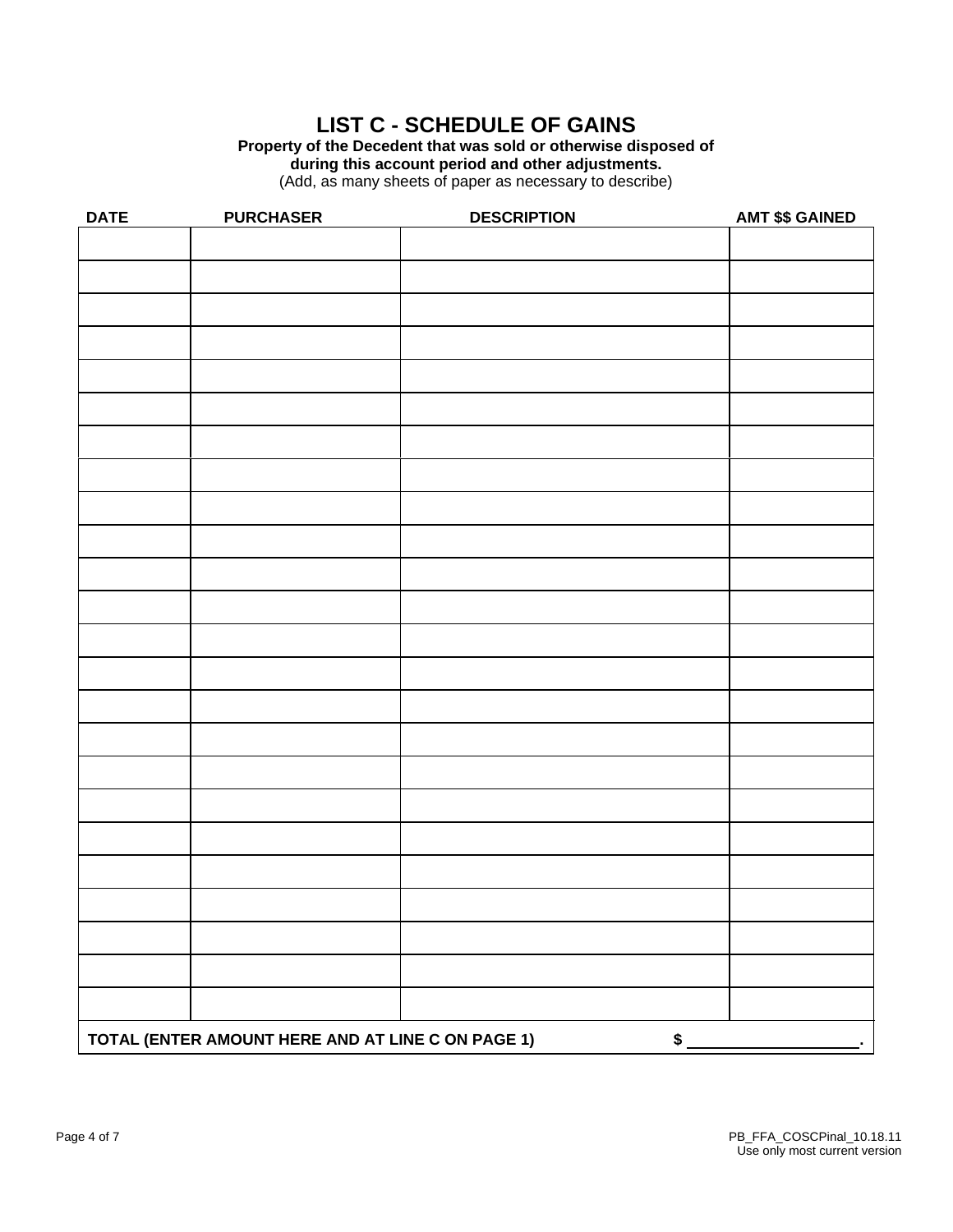## **LIST D - MONEY SPENT**

**On behalf of the Decedent during this account period** 

(Add, as many sheets of paper as necessary to describe)

| <b>DATE</b>                                             | <b>PAYEE</b> | <b>PURPOSE</b> | <b>AMOUNT \$\$ SPENT</b> |
|---------------------------------------------------------|--------------|----------------|--------------------------|
|                                                         |              |                |                          |
|                                                         |              |                |                          |
|                                                         |              |                |                          |
|                                                         |              |                |                          |
|                                                         |              |                |                          |
|                                                         |              |                |                          |
|                                                         |              |                |                          |
|                                                         |              |                |                          |
|                                                         |              |                |                          |
|                                                         |              |                |                          |
|                                                         |              |                |                          |
|                                                         |              |                |                          |
|                                                         |              |                |                          |
|                                                         |              |                |                          |
|                                                         |              |                |                          |
|                                                         |              |                |                          |
|                                                         |              |                |                          |
|                                                         |              |                |                          |
|                                                         |              |                |                          |
|                                                         |              |                |                          |
|                                                         |              |                |                          |
|                                                         |              |                |                          |
|                                                         |              |                |                          |
|                                                         |              |                |                          |
|                                                         |              |                |                          |
|                                                         |              |                |                          |
|                                                         |              |                |                          |
|                                                         |              |                |                          |
|                                                         |              |                |                          |
|                                                         |              |                |                          |
| TOTAL (ENTER AMOUNT HERE AND AT LINE D ON PAGE 1)<br>\$ |              |                |                          |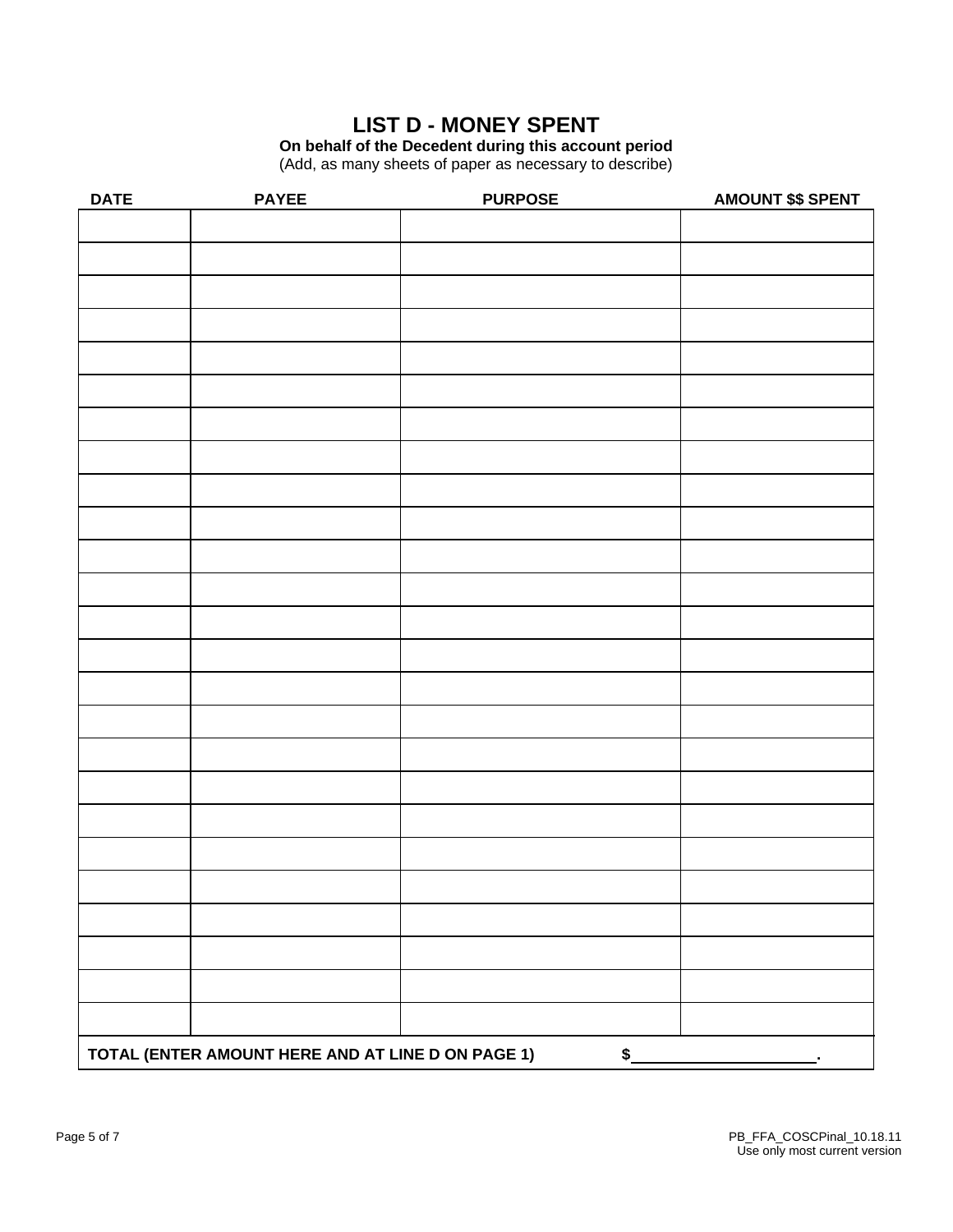## **LIST E - SCHEDULE OF LOSSES**

**Losses on the value of property sold or otherwise disposed of, and other reductions in the value of the estate during this account period**  (Add, as many sheets of paper as necessary to describe)

| <b>DATE</b> | <b>PAYEE</b>                                      | <b>DESCRIPTION</b> | <b>AMT \$\$ LOST</b> |
|-------------|---------------------------------------------------|--------------------|----------------------|
|             |                                                   |                    |                      |
|             |                                                   |                    |                      |
|             |                                                   |                    |                      |
|             |                                                   |                    |                      |
|             |                                                   |                    |                      |
|             |                                                   |                    |                      |
|             |                                                   |                    |                      |
|             |                                                   |                    |                      |
|             |                                                   |                    |                      |
|             |                                                   |                    |                      |
|             |                                                   |                    |                      |
|             |                                                   |                    |                      |
|             |                                                   |                    |                      |
|             |                                                   |                    |                      |
|             |                                                   |                    |                      |
|             |                                                   |                    |                      |
|             |                                                   |                    |                      |
|             |                                                   |                    |                      |
|             |                                                   |                    |                      |
|             |                                                   |                    |                      |
|             |                                                   |                    |                      |
|             |                                                   |                    |                      |
|             |                                                   |                    |                      |
|             |                                                   |                    |                      |
|             |                                                   |                    |                      |
|             |                                                   |                    |                      |
|             | TOTAL (ENTER AMOUNT HERE AND AT LINE E ON PAGE 1) |                    | $$^{\circ}$          |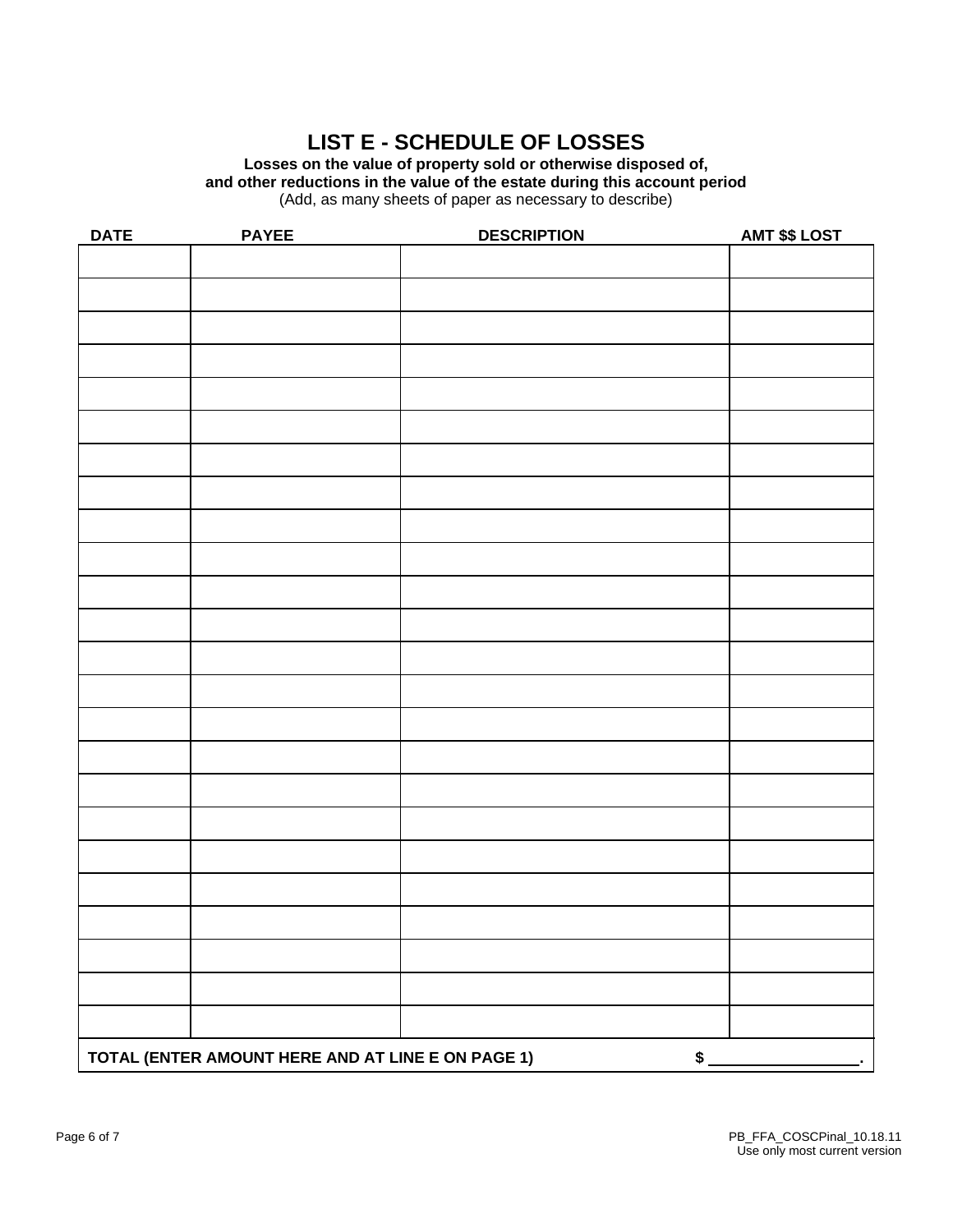## **LIST F - VALUE OF THE DECEDENT'S PROPERTY AS OF THE END OF THIS ACCOUNT PERIOD**

**Itemization of assets of the Decedent at the end of this account period** (Add, as many sheets of paper as necessary to describe)

|                                                                                                                                                                                                                           | <b>Description</b> | Value |
|---------------------------------------------------------------------------------------------------------------------------------------------------------------------------------------------------------------------------|--------------------|-------|
| List all checking accounts,<br>savings accounts, money<br>market accounts: (include name<br>of bank, address, account type,<br>name account is under, account<br>number)                                                  |                    |       |
| List all stocks, bonds, mutual<br>funds: (include company name,<br>address, number of shares, value<br>per unit)                                                                                                          |                    |       |
| List all Life Insurance Policies:<br>(include company name, policy<br>number, cash value)                                                                                                                                 |                    |       |
| List all personal property:<br>Automobiles:<br>(year, make, model)<br>Household property:<br>(total inventory value)<br>Art or jewelry:<br>(attach separate list and<br>describe)<br>Other:<br>(itemize and assign value) |                    |       |
| List all real property:                                                                                                                                                                                                   |                    |       |
| TOTAL (ENTER AMOUNT HERE AND AT LINE F ON PAGE 1)                                                                                                                                                                         |                    |       |

**NOTE:** If the estate owes debts on any of the property listed above, then for each debt also indicate the payee, principal balance, interest rate, payoff date.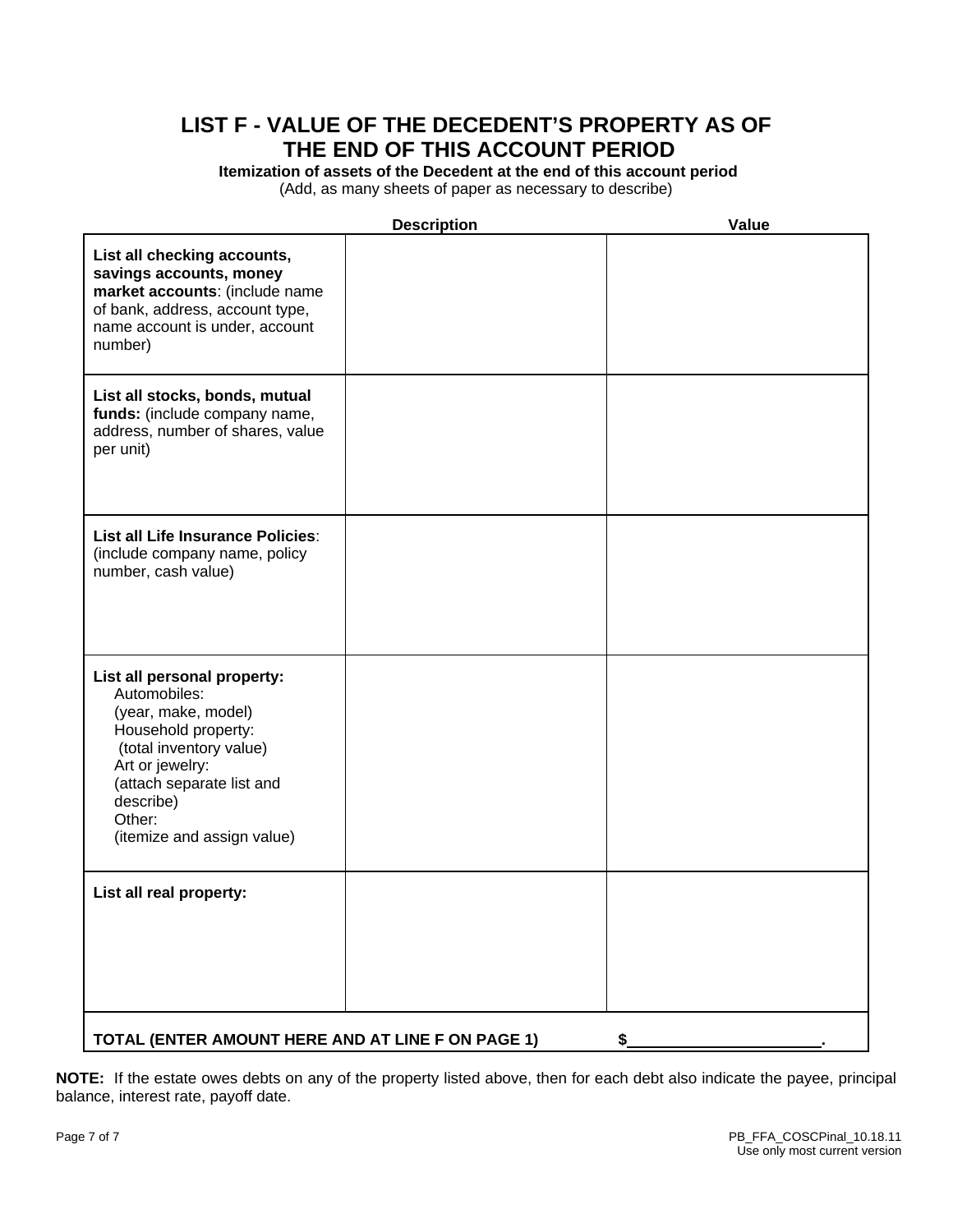| Name of Person Filing:                                             |                                   |
|--------------------------------------------------------------------|-----------------------------------|
| <b>Street Address:</b>                                             |                                   |
| City, State, Zip Code:                                             |                                   |
| <b>Telephone Number:</b>                                           |                                   |
| <b>Email Address:</b>                                              |                                   |
| <b>ATLAS Number (if applicable)</b>                                |                                   |
| $\Box$ Representing Self (No Attorney)<br>If Attorney, Bar Number: | or $\Box$ Represented by Attorney |

In the Matter of the Estate of **CASE NUMBER: PB** 

#### **NOTICE OF NON APPEARANCE HEARING REGARDING FINAL ACCOUNTING**

□ an Adult □ a Minor (deceased)

#### **THIS IS A LEGAL NOTICE; YOUR RIGHTS MAY BE AFFECTED.**

An important court proceeding that affects your rights has been scheduled. If you do not understand this Notice or the other court papers, contact an attorney for legal advice.

- **1. NOTICE IS GIVEN** that the Personal Representative has filed with the Court the following Petition and other court papers (List the title of the Petition and the titles of all papers you filed with the court):
	- 1. Petition for Approval of Final Accounting
	- 2. Instrument or Deed of Distribution
	- 3.
	- 4.
	- 5. 6.
- **2. COURT HEARING**. A non-appearance court hearing has been scheduled to consider the Petition and matters in the court papers as follows:

| Date and time:           |  |
|--------------------------|--|
| Place:                   |  |
| <b>Judicial Officer:</b> |  |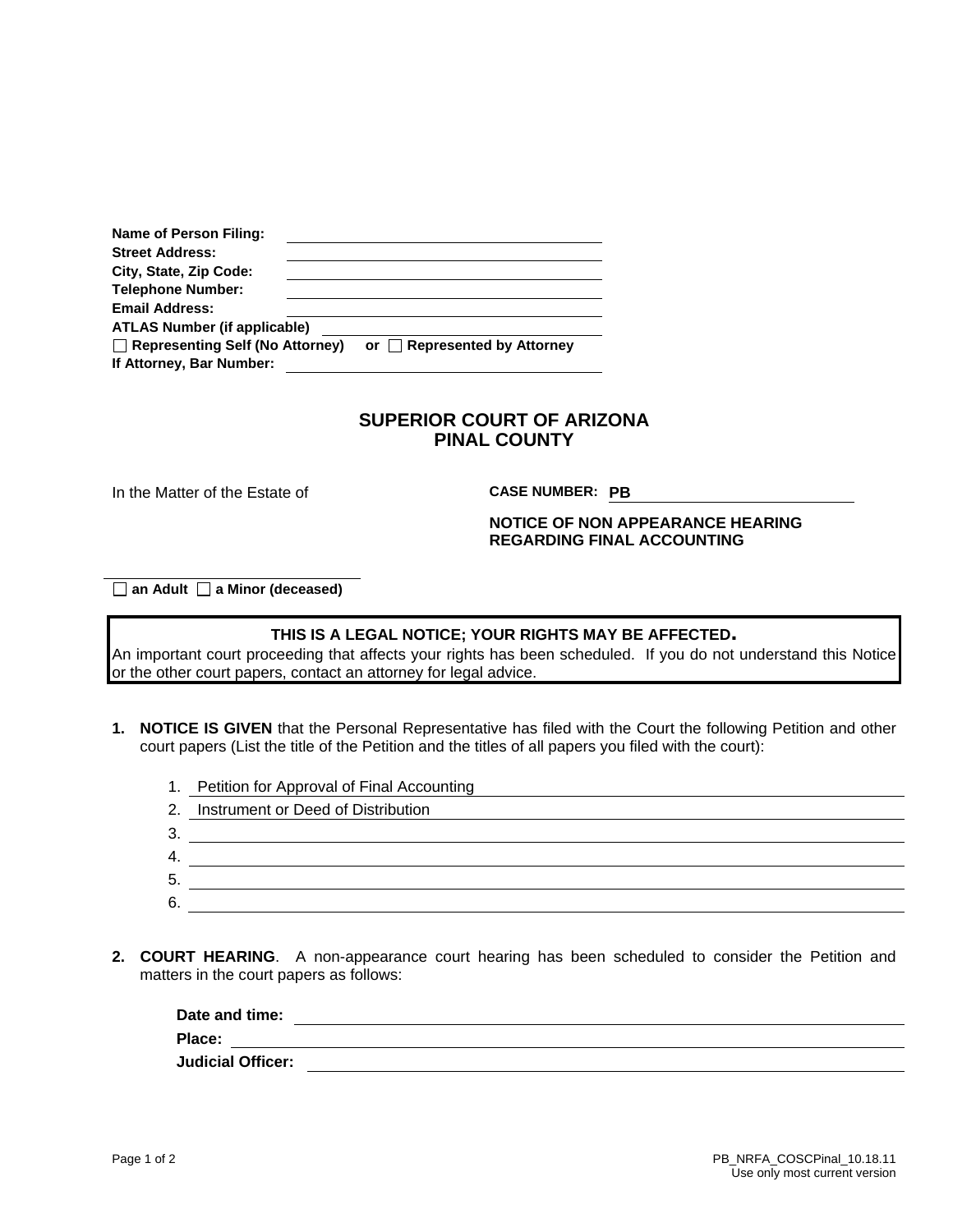- **3. RESPONSE TO PETITION.** You do not need to come to the hearing unless you disagree with the Petition. If you want the judge to know why you disagree with the Petition, you should come to the hearing and state your objection or you can also file a written objection.
	- **-** File the original with the Court
	- **-** Provide a copy to the Judicial Officer named above and
	- **-** Mail a copy to all interested parties at least five (5) business days before the hearing.

If you object to any part of the Petition or Motion that accompanies this notice, you must file with the court a written objection describing the legal basis for your objection at least three (3) days before the hearing date or you must appear in person or through an attorney at the time and place set forth in the notice of hearing. There is a FEE for filing a response. If you cannot afford the fee, you may file a Application for Deferral of Fee to request a payment plan from the Court.

**(Date) (Signature)**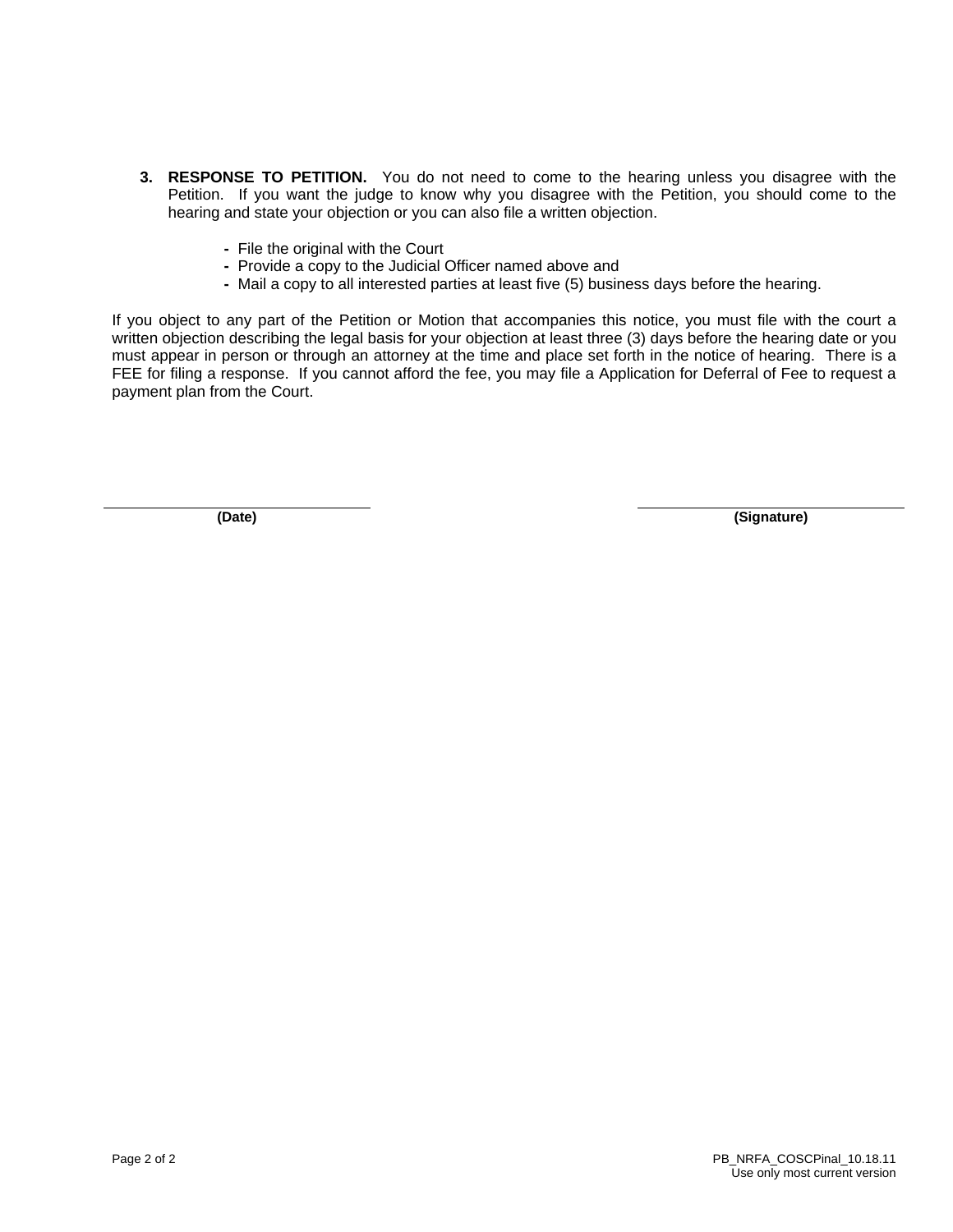| Name of Person Filing:                 |                            |
|----------------------------------------|----------------------------|
| <b>Street Address:</b>                 |                            |
| City, State, Zip Code:                 |                            |
| <b>Telephone Number:</b>               |                            |
| <b>Email Address:</b>                  |                            |
| <b>ATLAS Number (if applicable)</b>    |                            |
| $\Box$ Representing Self (No Attorney) | or Represented by Attorney |
| If Attorney, Bar Number:               |                            |
|                                        |                            |

In the Matter of the Estate of **CASE NUMBER: PB** 

**WAIVER OF NOTICE OF HEARING ON PETITION FOR FINAL ACCOUNTING** 

 **an Adult a Minor (deceased)**

#### **STATE OF ARIZONA ) COUNTY OF PINAL ) ss.**

I state under oath as follows:

- **1. RECEIVED COURT PAPERS.** I have received and read a copy of the following Petition and other court papers:
	- **A. B. C. D. E. F.**

**2. RELATIONSHIP.** My relationship to the person who died and is named in the caption above is (explain):

**3. WAIVE NOTICE.** I waive all notice of any hearing or court proceeding in connection with this matter. I understand that I can reverse this waiver by filing a written document with the court under this court case number declaring that I no longer waive notice of hearings and other court proceedings.

By the control of the control of the control of the control of the control of the control of the control of the control of the control of the control of the control of the control of the control of the control of the contr

**(Signature)**

SUBSCRIBED AND SWORN TO before me this day of

My Commission Expires: **(Deputy Clerk/Notary Public)**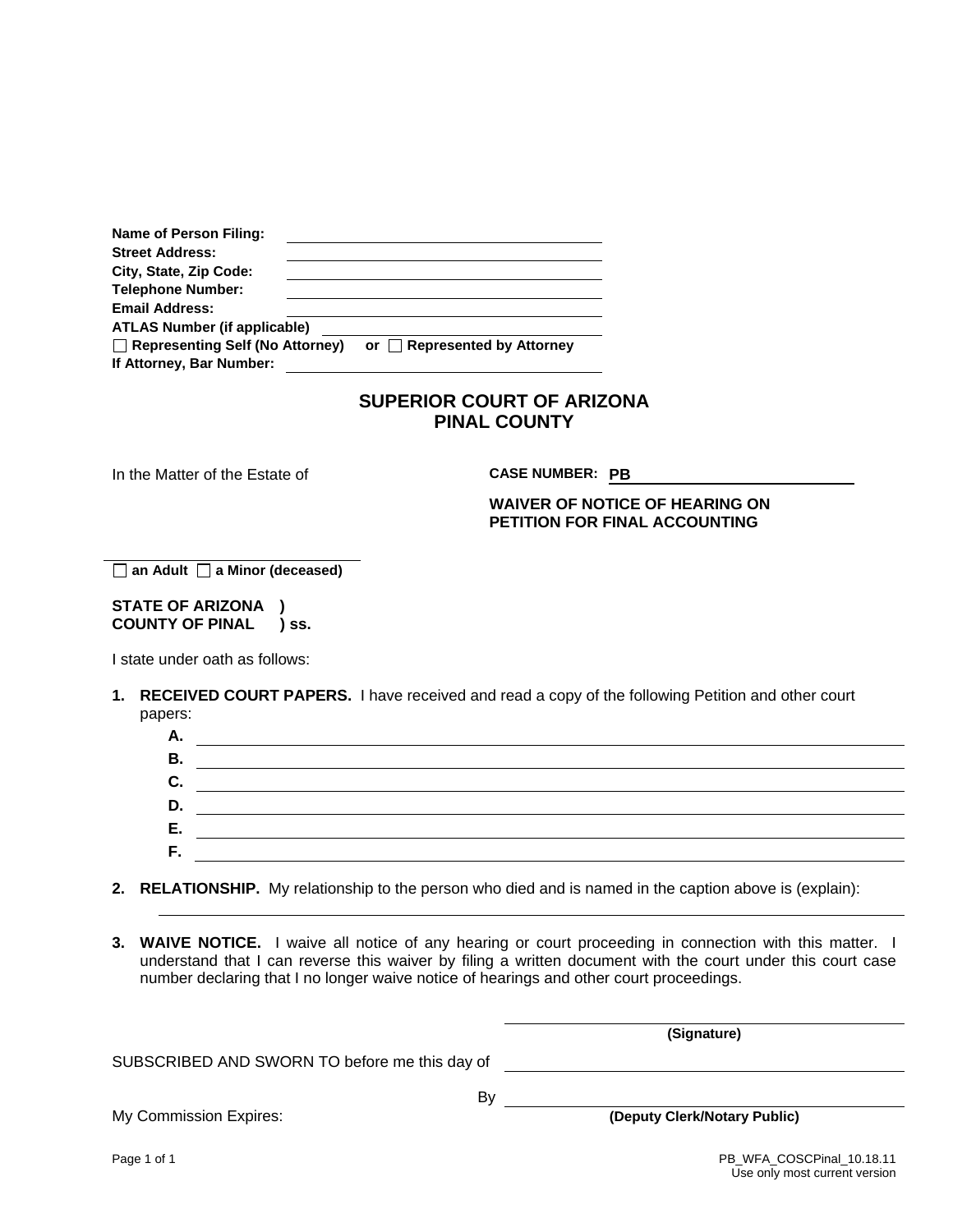| <b>Name of Person Filing:</b>       |                            |
|-------------------------------------|----------------------------|
| <b>Street Address:</b>              |                            |
| City, State, Zip Code:              |                            |
| <b>Telephone Number:</b>            |                            |
| <b>Email Address:</b>               |                            |
| <b>ATLAS Number (if applicable)</b> |                            |
| Representing Self (No Attorney)     | or Represented by Attorney |
| If Attorney, Bar Number:            |                            |
|                                     |                            |

In the Matter of the Estate of **CASE NUMBER: PB** 

**PROOF OF MAILING NOTICE OF HEARING** 

 **an Adult a Minor (deceased)**

**STATE OF ARIZONA ) COUNTY OF PINAL ) ss.** 

#### **I state under oath the following:**

- **1. DOCUMENTS PROVIDED:** I provided copies of the following court documents. List specifically each court document you provided. Be sure you provided the NOTICE OF HEARING and that you list the NOTICE OF HEARING below:
	- 1. 2. 3. 4. 5.

- **2. TO WHOM I GAVE NOTICE:** These are the people to whom I gave copies of all the documents listed in Number 1 above. State the relationship between the person who died and the person you gave the copies to. (Use extra paper if necessary.)
	- A. Name:
	- B. Relationship to person:
	- C. Date I gave the documents:
	- D. How I gave the documents check at least one box and complete the information:
		- $\Box$  Personal service (File affidavit of acceptance or of process server or sheriff)
		- $\Box$  1st class mail, postage prepaid
		- Certified mail
		- $\Box$  Registered mail (attach green card to this paper)
		- $\Box$  Hand delivery by (name)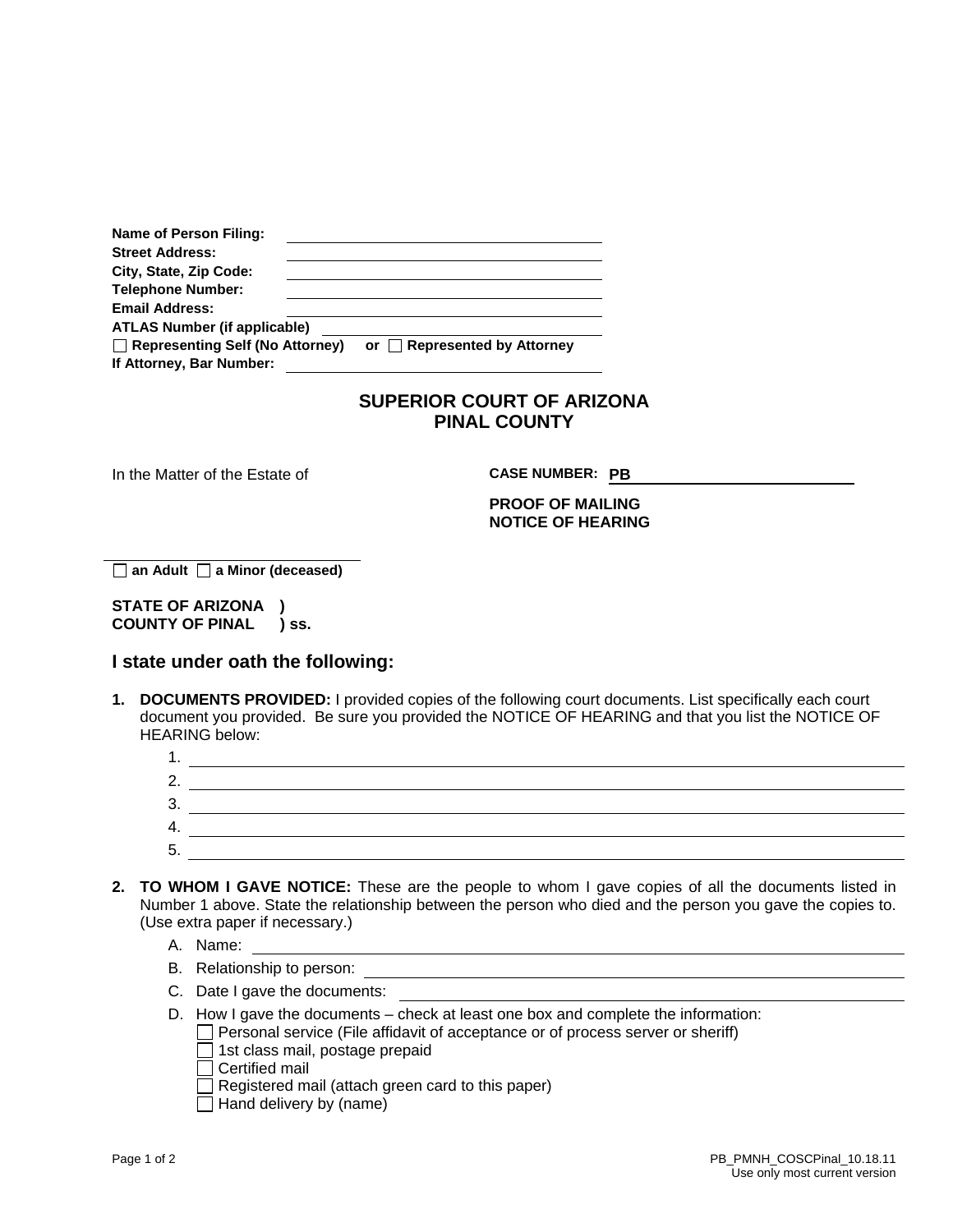B. Relationship to person:

- C. Date I gave the documents:
- D. How I gave the documents check at least one box and complete the information:  $\Box$  Personal service (File affidavit of acceptance or of process server or sheriff)  $\Box$  1st class mail, postage prepaid  $\Box$  Certified mail Registered mail (attach green card to this paper)
	- $\Box$  Hand delivery by (name)
- A. Name:
- B. Relationship to person:

C. Date I gave the documents:

D. How I gave the documents – check at least one box and complete the information:

<u> 1980 - Johann Barn, fransk politik (d. 1980)</u>

- $\Box$  Personal service (File affidavit of acceptance or of process server or sheriff)
	- $\Box$  1st class mail, postage prepaid
	- $\Box$  Certified mail
	- $\Box$  Registered mail (attach green card to this paper)
	- $\Box$  Hand delivery by (name)
- A. Name: 2008. 2009. 2009. 2009. 2009. 2009. 2009. 2009. 2009. 2009. 2009. 2009. 2009. 2009. 2009. 2009. 2009. 2009. 2009. 2009. 2009. 2009. 2009. 2009. 2009. 2009. 2009. 2009. 2009. 2009. 2009. 2009. 2009. 2009. 2009. 200
- B. Relationship to person: example and the contract of the contract of the contract of the contract of the contract of the contract of the contract of the contract of the contract of the contract of the contract of the con
- C. Date I gave the documents:

D. How I gave the documents – check at least one box and complete the information:

- $\Box$  Personal service (File affidavit of acceptance or of process server or sheriff)
- $\Box$  1st class mail, postage prepaid
- $\overline{\Box}$  Certified mail
- $\Box$  Registered mail (attach green card to this paper)
- $\Box$  Hand delivery by (name)

**(Signature)**

SUBSCRIBED AND SWORN TO before me this day of

By

My Commission Expires: **(Deputy Clerk/Notary Public)**